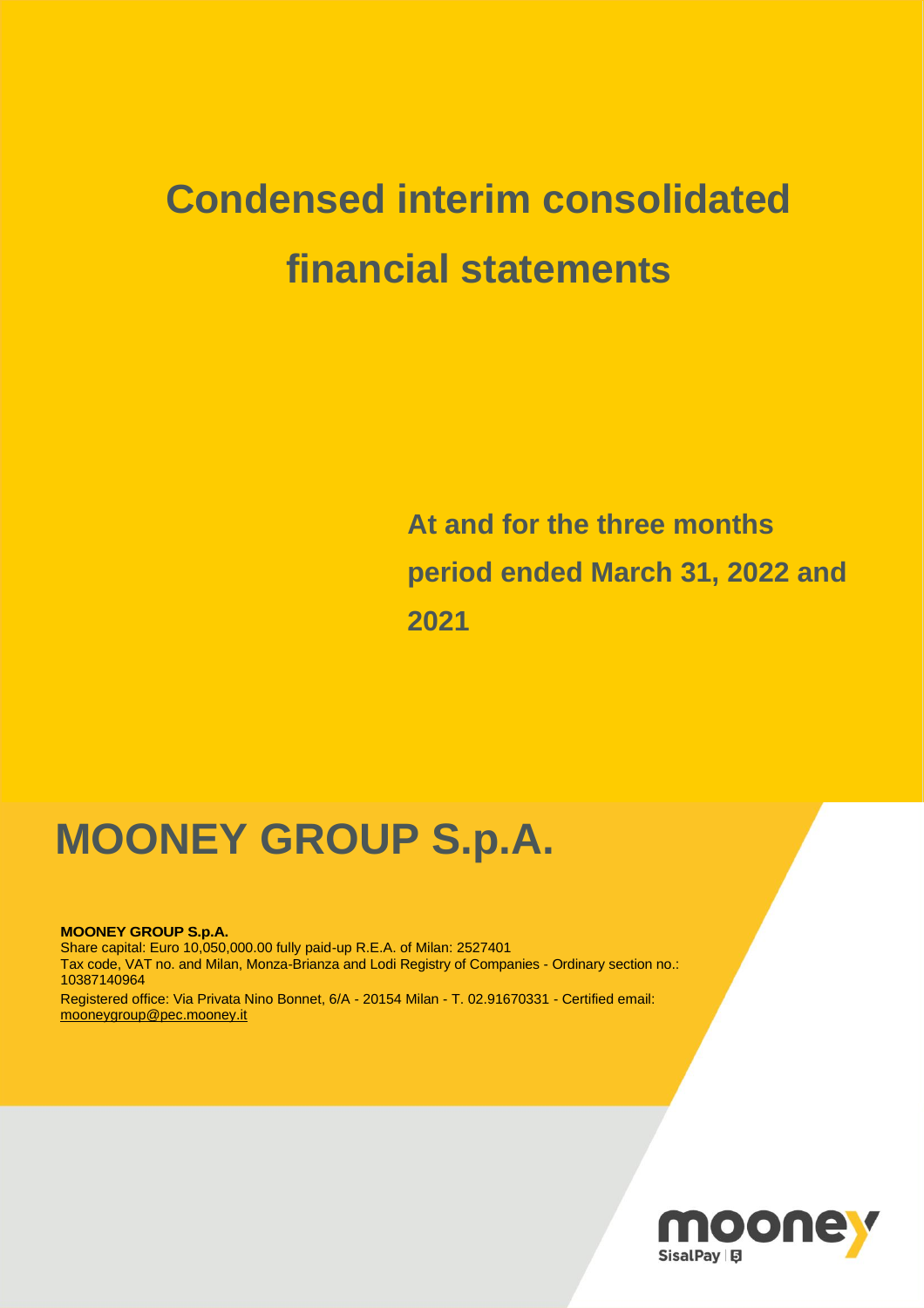### **Management Discussion & Analysis**

#### **Mooney Group Profile**

Mooney Group S.p.A. group (hereafter the "**Group**"or "**Mooney**") is a company incorporated in Italy, with registered and administrative offices in Milan, in Via Privata N. Bonnet 6/A, organized under the laws of the Republic of Italy. The current name of the Company was adopted in April 2022. Previously, the Company was called SisalPay Group S.p.A.

The Company and its subsidiaries operate principally in the collection and payment services sector, both the segment of services requiring specific authorization of the Bank of Italy, and in the segment of other non-supervised services such as the marketing of top-ups for telephone and TV content.

At the end of July 2019, the Sisal Group concluded an important strategic agreement with Banca 5 S.p.A. to combine their respective payment services businesses through a series of corporate transactions, in order to create a group leader in the sector of payment services distributed through proximity banking and digital banking channels throughout Italy. As a result, starting from the operational closing of the complex operation on December 13, 2019, these businesses are managed by the two operational companies Mooney Servizi S.p.A. (former SisalPay Servizi S.p.A.) and Mooney S.p.A. (former SisalPay S.p.A.) (the latter is an e-money institute subject to supervision by the Bank of Italy), both 100%-owned by Mooney Group S.p.A.

The Company, after the demerger of previous Parent Company Sisal Group S.p.A. and following the reverse merger with the new controlling entity named SG2 S.p.A., is currently controlled by Schumann Investments S.A., which owns 70% of the shares comprising the Company's share capital.

The corporate purpose of Schumann Investments S.A. is mainly related to holding investments. Its registered office is located in Luxembourg, Avenue Monterey, 20.

The minority shareholder that owns the remaining 30% of the shares comprising the share capital of the Company is Banca 5 S.p.A, an Italian bank that provides banking services as well as collection and payment services to resellers of products under Italian state monopoly and tobacconists. It is part of the Intesa Sanpaolo Group. Its registered office is located: Via Bisceglie 120 - 20152 Milan, Italy.

#### **Key Factors affecting operations in the three months ended March 31, 2022**

In the first quarter 2022, the Italian GDP was estimated to be up  $5.8\%$ <sup>1</sup> compared to the same period of last year and the carry-over annual GDP growth estimate for 2022 is equal to 2.2%.

In spite of Covid 19 emergency still in progress and Russia- Ukraine crisis, in the first three months 2022, the Group recorded €3.8 billion turnover, down 6.3% compared to the same period of last year.

Covid-19 pandemic impacted also the first quarter 2022, as the emerging Omicron variant has caused the largest surge of infections and quarantine: 1 out of 4 Italians blocked at home.

*1 Istat data*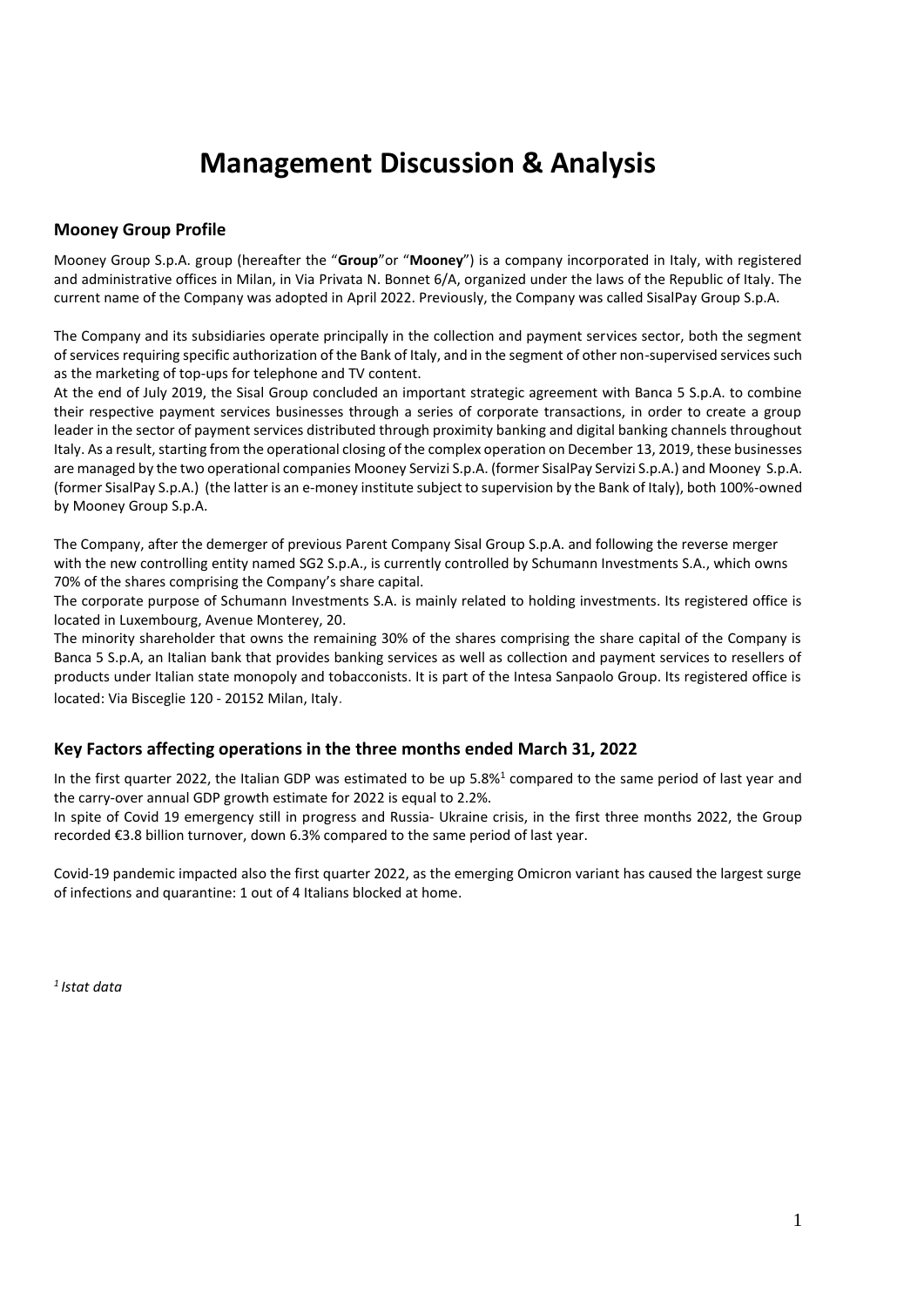Despite this, Mooney is continuing to deliver a positive performance with Q1 Revenues +7% and EBITDA +4% compared to Prior Year.

#### **Full P&L results**

The following table sets forth our full P&L results:

|                                                                               |       |            | Three months ended March 31. |            |            |
|-------------------------------------------------------------------------------|-------|------------|------------------------------|------------|------------|
|                                                                               |       | % of total |                              | % of total | $\%$       |
|                                                                               |       | revenues   |                              | revenues   | change     |
|                                                                               |       | and        |                              | and        | $2021 -$   |
| (€ in millions)                                                               | 2021  | income     | 2022                         | income     | 2022       |
| Revenues                                                                      | 88.0  | 99.3%      | 93.7                         | 99.2%      | 6.5%       |
| Other revenues and income                                                     | 0.7   | 0.8%       | 0.8                          | 0.8%       | 14.3%      |
| <b>Total revenues and income</b>                                              | 88.6  | 100.0%     | 94.5                         | 100.0%     | 6.7%       |
| Purchases of materials, consumables and                                       |       |            |                              |            |            |
| merchandise                                                                   | 0.8   | 0.9%       | 0.7                          | 0.7%       | (12.5%)    |
| Costs for services                                                            | 63.0  | 71.1%      | 66.2                         | 70.1%      | 5.1%       |
| Lease and rent expenses                                                       | 0.1   | 0.1%       | 0.2                          | 0.2%       | 100.0%     |
| Personnel costs                                                               | 6.6   | 7.4%       | 6.9                          | 7.3%       | 4.5%       |
| Other operating costs                                                         | 1.9   | 2.1%       | 1.6                          | 1.7%       | $(15.8\%)$ |
| Amortization, depreciation, provisions and<br>impairment losses and reversals | 12.2  | 13.8%      | 16.5                         | 17.5%      | 35.2%      |
| <b>Net operating profit (EBIT)</b>                                            | 4.0   | 4.5%       | 2.4                          | 2.5%       | $(40.0\%)$ |
| Finance income and similar                                                    |       | 0.0%       |                              | 0.0%       | n.a        |
| Finance expenses and similar                                                  | 13.6  | 15.3%      | 14.5                         | 15.3%      | 6.6%       |
| Profit (loss) before income taxes                                             | (9.6) | $-10.8%$   | (12.1)                       | (12.8%)    | $(26.0\%)$ |
| Income taxes                                                                  | (1.9) | $(2.1\%)$  | (2.4)                        | $(2.5\%)$  | 26.3%      |
| <b>Total profit (loss) for the period</b>                                     | (7.7) | (8.7%)     | (9.7)                        | $(10.3\%)$ | (26.0%)    |

#### **Revenues and income**

The following table sets forth our revenues and income for the periods indicated in absolute numbers and as a percentage of total revenues and income:

|                                      |      | Three months ended March 31.  |      |                               | Change   |      |
|--------------------------------------|------|-------------------------------|------|-------------------------------|----------|------|
|                                      |      | % of total<br>revenues<br>and |      | % of total<br>revenues<br>and |          |      |
| $(\epsilon$ in millions)             | 2021 | income                        | 2022 | income                        | (amount) | %    |
| Payments and other services revenues | 73.2 | 82.6%                         | 78.9 | 83.4%                         | 5.7      | 7.8% |
| Merchant services and others         | 15.5 | 17.4%                         | 15.6 | 16.6%                         | 0.1      | 0.6% |
| <b>Total</b>                         | 88.6 | 100.0%                        | 94.5 | 100.0%                        | 5.9      | 6.7% |

Revenues and income, amounted to €94.5 million for the three months ended March 31, 2022, an increase of €5.9 million, or 6.7%, compared to €88.6 million for the three months ended March 31, 2021. Revenues results are composed by Payments and other services revenues, detailed in the following table, and Merchant services and others, mainly related to a B2B offering of technology infrastructure and solutions to our PoS partners. Revenues results are mainly driven by increase of Payments and other services revenues. As a percentage of Total revenues and income, Payments and other services revenues amounted to 83.4% for the three months ended March 31, 2022 while Merchant services and others revenues amounted to 16.6%, compared to respectively 82.6% and 17.4% for the three months ended March 31, 2021.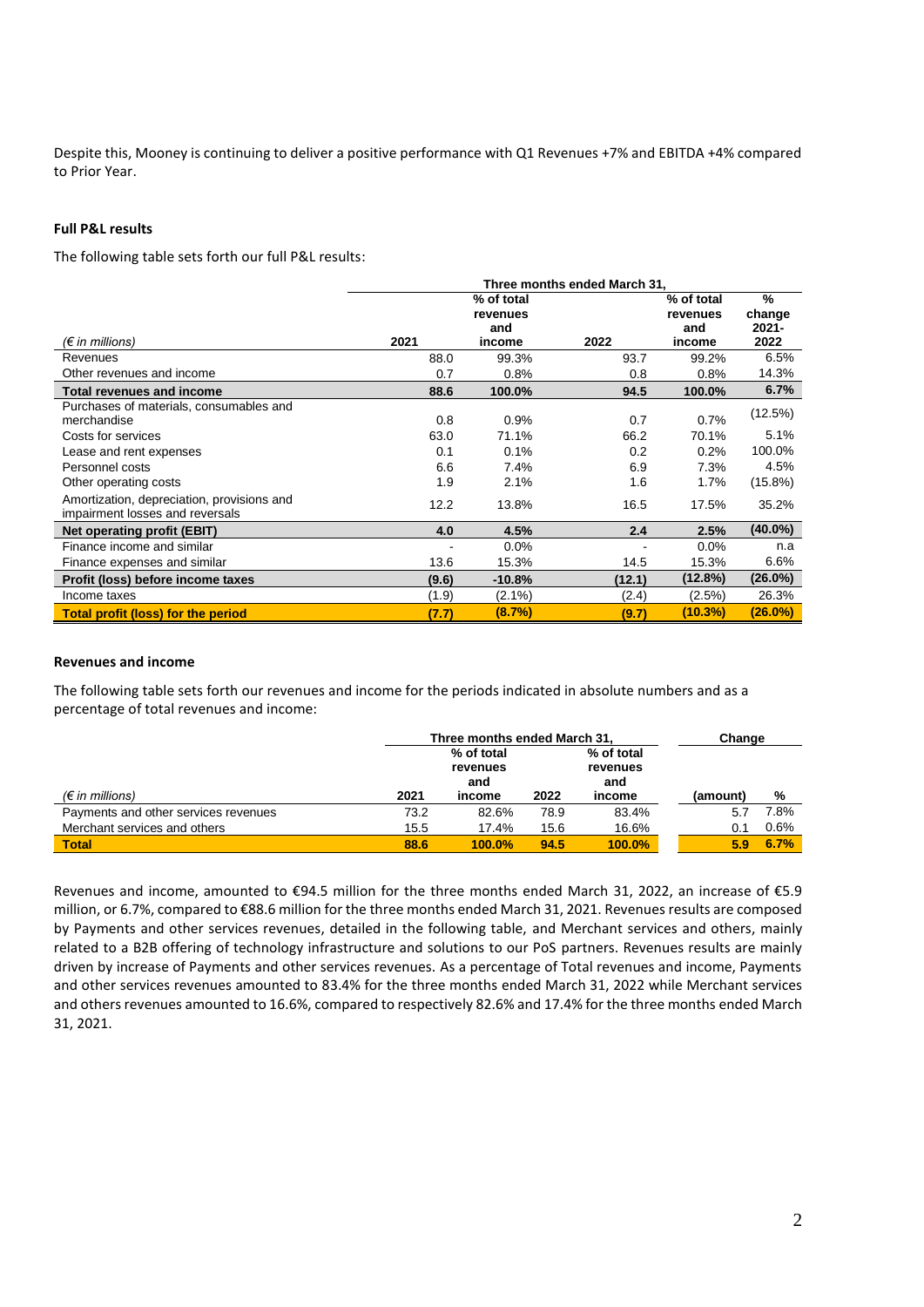#### *Payments and other services revenues*

**Three months ended March 31, Change**  *(€ in millions)* **2021 % of total revenues and income 2022 % of total revenues and income (amount) %** Bill Payments revenues 50.9 57.5% 54.3 57.4% 3.2 6.3% Prepaid cards revenues 6.0 6.7% 7.6 8.1% 1.7 28.3% Telco revenues 6.6 7.4% 6.1 6.5% (0.5) (7.2%) Banking products and services revenues 4.9 5.5% 6.1 6.4% 1.2 23.9% Mobility revenues 2.7 3.0% 2.6 2.8%<br>
2.3% 2.1 2.3% 2.1 2.3% Other products revenues 2.1 2.3% 2.1 2.3% 0.1 3.1%

The following table sets forth our Payments and other services revenues for the periods indicated:

The overall Payments and other services revenues amounted to €78.9 million for the three months ended March 31, 2022, an increase of €5.7 million, or 7.8%, compared to €73.2 million for the three months ended March 31, 2021.

**Total 73.2 82.6% 78.9 83.4% 5.7 7.8%** 

Payments and other services revenues are composed by:

- Bill Payments revenues: payments of various types of bills, including utilities, fines, taxes and subscription; bill payments include PagoPA, a platform that provides consumers with a convenient way to make electronic payments owed to certain Italian central and local public administration.
- Prepaid cards revenues: issuance and top-up of own-branded prepaid debit cards and top-up services for our partners' prepaid debit cards.
- Telco revenues: top-ups, including, mobile phones, pay-per-view TV cards, and e-commerce accounts.
- Banking products and services revenues: a B2B, B2C and B2B2C offering of products and services, including cash withdrawals and deposits, bank accounts, bank transfers and personal and business lending and insurance products.
- Mobility revenues: ticketing distribution and related sw development revenues related to Pluservice group acquisition completed end of July 2021.
- Other products revenues: mainly related to railways ticket distribution and other tops ups like shopping online vouchers

Payments and other services revenues results are driven by the performance of most of the business lines (and in particular by bill payments, prepaid cards and banking products and services revenues) while Telco gross revenues is slightly declining compared to prior year (and net of network remuneration Telco revenue decrease is almost nil) and mobility revenues are substantially flat compared to prior year results.

#### **Costs**

#### *Purchases of materials, consumables and merchandise*

Purchases of materials, consumables and merchandise amounted to €0.7 million for the three months ended March 31, 2022, a decrease of €0.1 million, or 12.5%, compared to €0.8 million for the three months ended March 31, 2021, mainly related to lower consumption of terminal paper rolls.

#### *Costs for services*

Costs for services amounted to €66.2 million for the three months ended March 31, 2022, an increase of €3.2 million, or 5.1%, compared to €63.0 million for the three months ended March 31, 2021.

Costs for services amounted to 70.1% of total revenues and income for the three months ended March 31, 2022, compared to 71.1% of total revenues and income for the three months ended March 31, 2021.

The following table sets forth an analysis of costs for services for the indicated periods: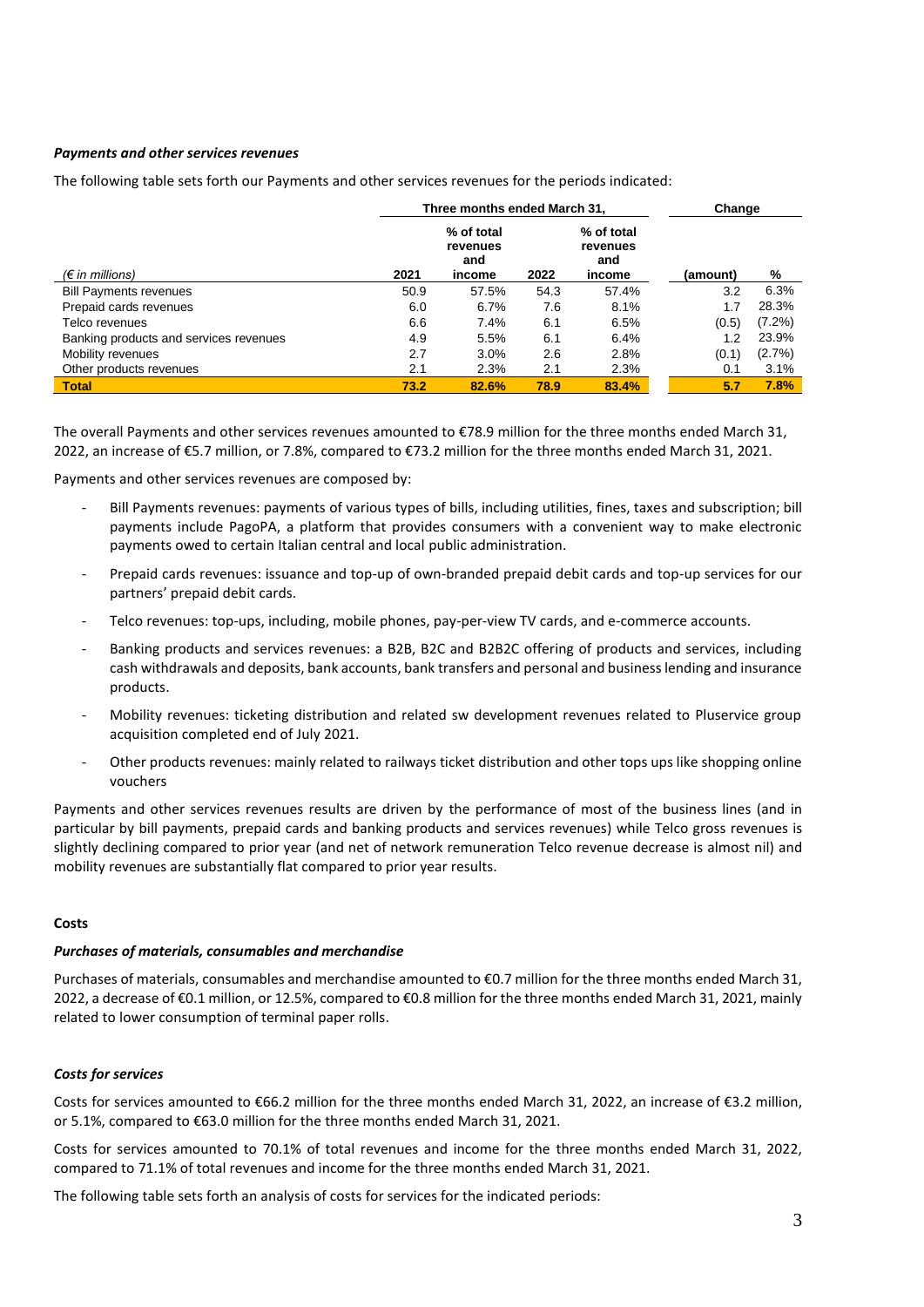Cost of services are composed by the following items:

|                                  | Three months ended March 31, |                                         |      |                                         | Change   |            |
|----------------------------------|------------------------------|-----------------------------------------|------|-----------------------------------------|----------|------------|
| $(\epsilon$ in millions)         | 2021                         | % of total<br>revenues<br>and<br>income | 2022 | % of total<br>revenues<br>and<br>income | (amount) | %          |
| Sales channel- payments services | 45.1                         | 50.9%                                   | 45.6 | 48.3%                                   | 0.5      | 1.2%       |
| Commercial services              | 3.0                          | 3.4%                                    | 1.8  | 1.9%                                    | (1.2)    | $(39.8\%)$ |
| Consulting                       | 1.7                          | 1.9%                                    | 2.4  | 2.6%                                    | 0.7      | 40.5%      |
| Others services costs            | 13.1                         | 14.8%                                   | 16.4 | 17.3%                                   | 3.3      | 24.9%      |
| <b>Total cost for services</b>   | 63.0                         | 71.1%                                   | 66.2 | 70.1%                                   | 3.2      | 5.1%       |

- *Sales channel – payments services* amounting to €45.6 million for the three months ended March 31, 2022, an increase of €0.5 million, or 1.2%, compared to €45.1 million for the three months ended March 31, 2021, mainly driven by increase in related Payments and other financial services revenues. As a percentage of Total revenues and income, sales channel payments services amounted to 48.3% for the three months ended March 31, 2022 and to 50.9% for the three months ended March 31, 2021.
- *Commercial services* amounting to €1.8 million for the three months ended March 31, 2022, a decrease of €1.2 million, or 39.8%, compared to €3.0 million for the three months ended March 31, 2021. As a percentage of Total revenues and income, Commercial services amounted to 1.9% for the three months ended March 31, 2022 and to3.4% for the three months ended March 31, 2021. This cost item is mainly related to marketing and advertising and residually to other commercial initiatives and the decrease compared to the prior year reflects the higher promotion costs in the first quarter 2021 to support the launch of the new Mooney prepaid card.
- *Consulting* amounting to €2.4 million for the three months ended March 31, 2022, an increase of €0.7 million, or 40.5%, compared to €1.7 million for the three months ended March 31, 2021. As a percentage of Total revenues and income, Consulting amounted to 2.6% for the three months ended March 31, 2022 and to 1.9% for the three months ended March 31, 2021.
- *Other services costs* amounting to €16.4 million for the three months ended March 31, 2022, an increase of €3.3 million, or 24.9%, compared to €13.1 million for the three months related to March 31, 2021. As a percentage of Total revenues and income, Other services costs amounted to 17.3% for the three months ended March 31, 2022 and to 14.8% for the three months ended March 31, 2021. Other services costs are mainly related to Bank fees, outsourcing costs, maintenance fees and other expenses; the increase compared to prior year is mainly driven by outsourcing costs related to cashless transaction and new business line support.

#### **Personnel costs**

Personnel costs amounted to €6.9 million for the three months ended March 31, 2022, an increase of €0.3 million, or 4.5%, compared to €6.6 million for the three months ended March 31, 2021. As a percentage of total revenues and income, Personnel costs amounted to 7.3% for the three months ended March 31, 2022 and 7.4% for the three months ended March 31, 2021. Our average workforce, expressed in full time equivalents, reached 634 for the three months ended March 31, 2022, an increase of 76 from 558 for the three months ended March 31, 2021.

#### **Other operating costs**

Other operating costs amounted to €1.6 million for the three months ended March 31, 2022, a decrease of €0.3 million, or 15.8%, compared to €1.9 million for the three months ended March 31, 2021, mainly due to the decrease in nonrecoverable VAT cost. As a percentage of Total revenues and income, Other operating costs amounted to 1.7% for the three months ended March 31, 2022 and to 2.1% for the three months ended March 31, 2021.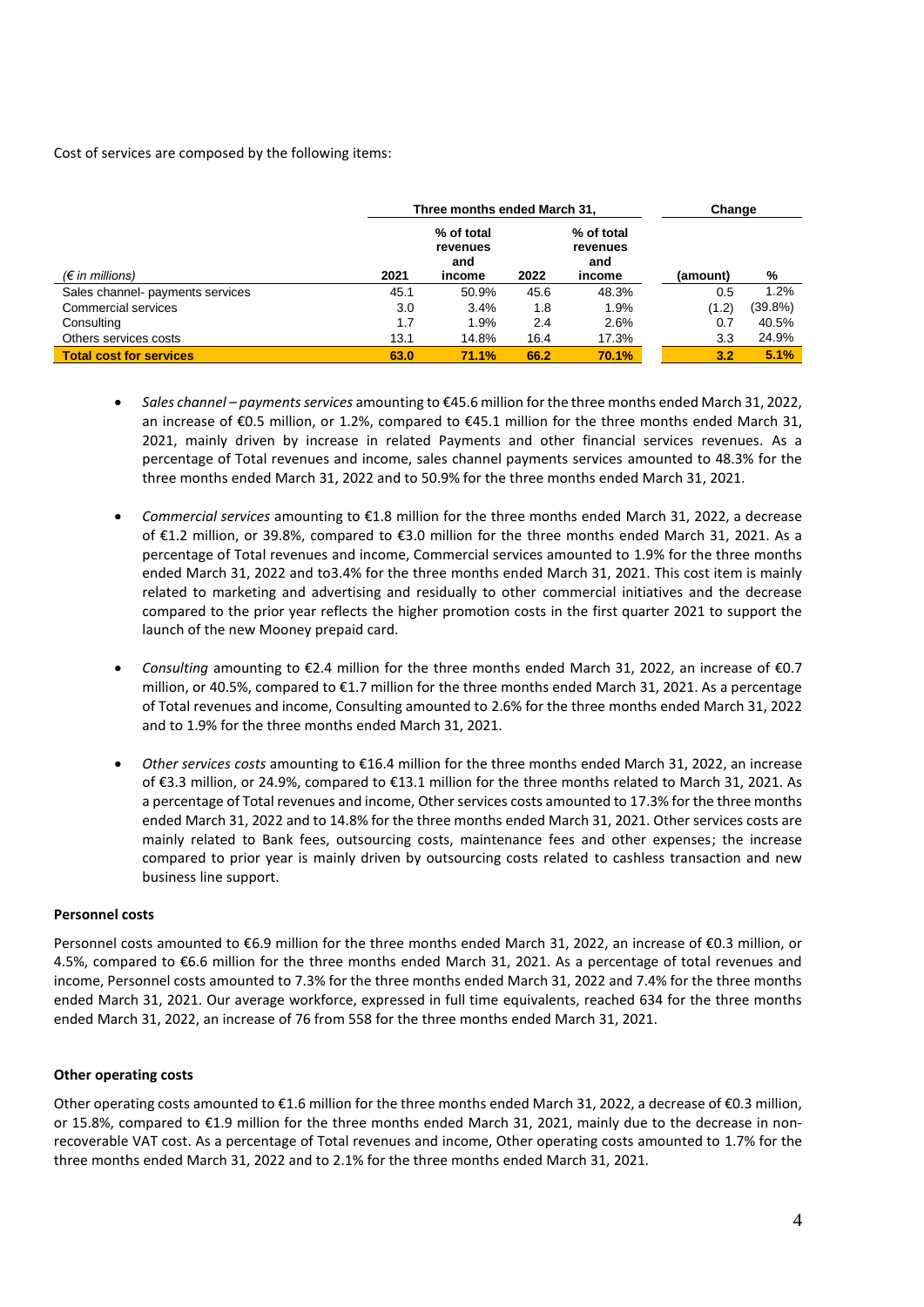#### **Amortization, depreciation, provisions and impairment losses and reversals**

Amortization, depreciation, provisions and impairment losses and reversals amounted to €16.5 million for the three months ended March 31, 2022, an increase of €4.3 million, or 35.2%, compared to €12.2 million for the three months ended March 31, 2021. As a percentage of total revenues and income, Amortization, depreciation, provisions and impairment losses and reversals amounted to 17.5% for the three months ended March 31, 2022 and to 13.8% for the three months ended March 31, 2021; the increase is manly related to Amortization and depreciation of intangible assets and impairment of receivables.

#### **Net operating profit (EBIT)**

Net operating profit (EBIT) amounted to €2.4 million for the three months ended March 31, 2022, compared to €4.0 million for the three months ended March 31, 2021.

Net margin was 2.5% for the three months ended March 31, 2022, compared to 4.5% for the first three months ended March 31, 2021.

Such a performance was mainly driven by revenues and costs trends as commented above.

#### **Finance expenses and similar**

Finance expenses and similar amounted to €14.5 million for the three months ended March 31, 2022, an increase of €0.9 million, or 6.6%, compared to €13.6 million for the three months ended March 31, 2021. As a percentage of Total revenues and income, Finance expenses and similar amounted to 15.3% for both the three months ended March 31, 2022 and 2021. Finance expenses and similar are almost equally referred to related parties (Schumann Investments S.A. and Banca 5 S.p.A., mainly in connection with the deferred payments agreements subscribed by the Company at the end of 2019) and to third parties (manly represented by the senior secured notes holders).

#### **Income taxes**

Income taxes amounted to €-2.4 million for the three months ended March 31, 2022, in line with related taxable income of the Group.

#### **Liquidity and Working capital**

The following table sets forth our changes in working capital for the periods indicated:

Movements in working capital are generally connected to timing of cash collections and business turnover trends. The overall higher cash absorbed in the first three months 2022 compared to the performance of the first three months 2021 is by the way mainly due to higher cash absorbed by movements in trade working capital, driven by impact on the cut-off of bill payments through PagoPA infrastructure.

|                                           | Three months ended March 31, |        |  |
|-------------------------------------------|------------------------------|--------|--|
| (€ in millions)                           | 2021                         | 2022   |  |
|                                           |                              |        |  |
| Movements in trade receivables            | (7.2)                        | (24.3) |  |
| Movements in inventories                  | (0.5)                        | (3.1)  |  |
| Movements in trade payables               | 6.9                          | 17.7   |  |
|                                           |                              |        |  |
| Movements in trade working capital        | (0.8)                        | (9.7)  |  |
| Movements in other assets and liabilities | 5.2                          | 5.3    |  |
| <b>Total movements in working capital</b> | 4.4                          | (4.4)  |  |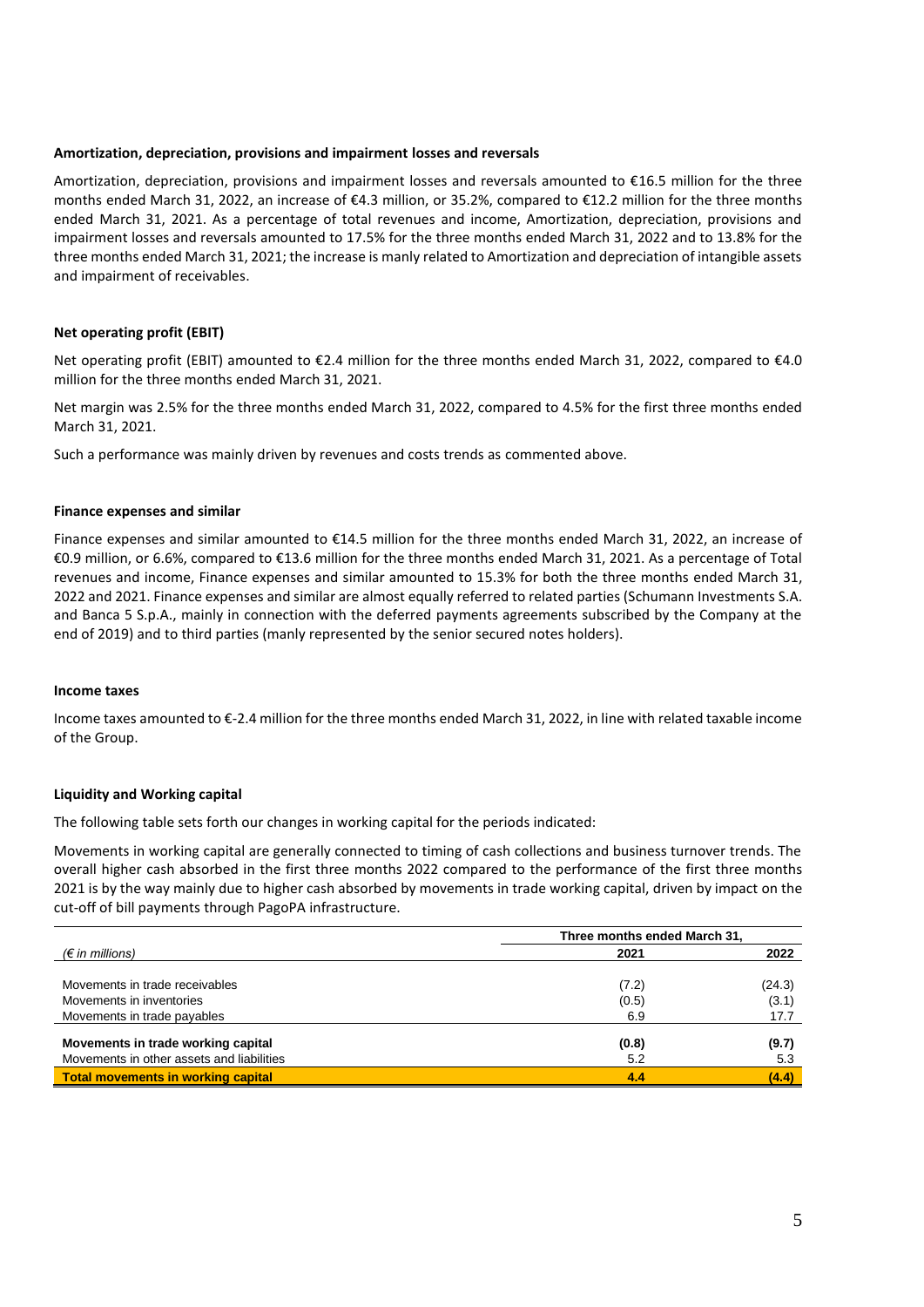#### **Cash flows**

The following table sets forth a summary of our cash flow statement for the periods indicated:

|                                                                                      | Three months ended March 31. |        |  |
|--------------------------------------------------------------------------------------|------------------------------|--------|--|
| $(\epsilon$ in millions)                                                             | 2021                         | 2022   |  |
| Cash provided by operations before changes in working capital, interest and<br>taxes | 17.1                         | 19.2   |  |
| Tax paid                                                                             |                              |        |  |
| Changes in working capital                                                           | 4.4                          | (4.4)  |  |
| Cash flows provided by (used in) operating activities                                | 21.5                         | 14.8   |  |
| Cash flows provided by (used in) investing activities                                | (13.3)                       | (11.3) |  |
| Cash flows provided by (used in) financing activities                                | (1.5)                        | (8.8)  |  |
| <b>Increase/(Decrease) in cash and cash equivalents</b>                              | 6.6                          | (5.4)  |  |
| Net cash at the beginning of the period                                              | 69.1                         | 67.6   |  |
| Net cash at the end of the period                                                    | 75.7                         | 62.3   |  |

Cash provided by operating activities amounted to €14.8 million for the three months ended March 31, 2022, compared to Cash provided by operating activities amounting to €21.5 million for the three months ended March 31, 2021. The movement is mainly driven by the trend in working capital as commented above while cash provided by operations before changes in working capital, interest and taxes was up approx. €2.0 million.

Cash flows used in investing activities amounted to €11.3 million for the three months ended March 31, 2022, compared to €13.3 million for the three months ended March 31, 2021, mainly due to lower investments in intangible assets.

Cash flows used by financing activities amounted to €8.8 million for the three months ended March 31, 2022, compared to Cash flows used by financing activities of €1.5 million for the three months ended March 31, 2021. The cash flows related to financing activities for both the three months ended March 31, 2022 and March 31, 2021 included net interest and related expenses payments for respectively €6.0 million and €5.8 million. In addition, 2022 cash flows include net reimbursement of revolving facilities for €1.3 million, compared to net usage of revolving facilities for €5.9 million for the three months ended March 31, 2021. In the three months ended March 31, 2022 are also reflected repayments for about €1.0 million of financial liabilities accounted for in application of the accounting standard IFRS 16, in line with the figure reported in the same period of 2021.

#### **Capital Resources**

The following table sets forth the amounts of our external debt (principal amounts plus accrued interest for the reference period) at December 31, 2021 and March 31, 2022. Subordinated shareholders loans are not included:

|                                             | As of December 31, | As of March 31, |  |
|---------------------------------------------|--------------------|-----------------|--|
| (€ in millions)                             | 2021               | 2022            |  |
|                                             |                    |                 |  |
| Senior revolving Facility                   | 70.5               | 70.0            |  |
| Senior Secured notes                        | 530.8              | 530.8           |  |
| Other financial liabilities                 | 23.2               | 21.3            |  |
| <b>Total external financial liabilities</b> | 624.4              | 622.1           |  |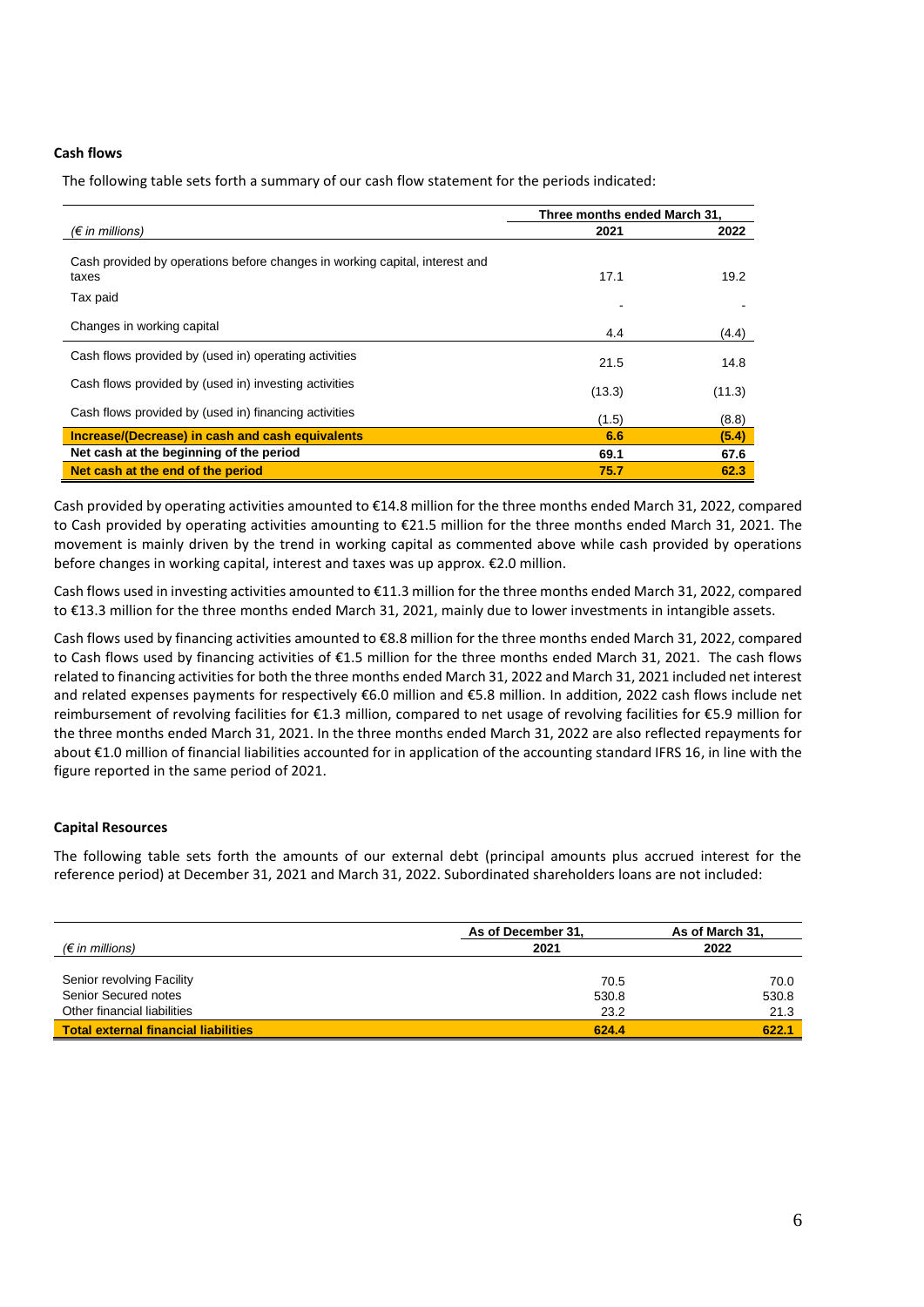#### **Other Financial Information**

|                                | Three months ended March 31, |       |  |  |
|--------------------------------|------------------------------|-------|--|--|
| $(\epsilon$ in millions)       | 2021                         | 2022  |  |  |
|                                |                              |       |  |  |
|                                |                              |       |  |  |
| EBITDA <sup>(1)</sup>          | 16.9                         | 18.9  |  |  |
| Non recurring items            | 5.5                          | 4.4   |  |  |
| Adjusted EBITDA <sup>(2)</sup> | 22.5                         | 23.4  |  |  |
| Adjusted EBITDA margin (3)     | 25.4%                        | 24.8% |  |  |

*(1)* We define EBITDA as profit (or loss) for the period plus net finance expenses and similar, income taxes, depreciation, amortization and impairments, provisions and impairments of receivables. EBITDA is a non-IFRS measure. The following table sets forth a reconciliation between the profit for the period and the EBITDA.

- *(2)* We define Adjusted EBITDA as EBITDA adjusted for the effect of non-recurring items and provisions related to disputes with regulatory bodies.
- *(3)* We define Adjusted EBITDA margin as Adjusted EBITDA divided by total revenues and income.

|                                                        | Three months ended March 31, |       |
|--------------------------------------------------------|------------------------------|-------|
| $(\epsilon$ in millions)                               | 2021                         | 2022  |
|                                                        |                              |       |
|                                                        |                              |       |
| Profit/(loss) for the period                           | (7.7)                        | (9.7) |
| Net finance expense and similar                        | 13.6                         | 14.5  |
| Income taxes                                           | (1.9)                        | (2.4) |
| Amortisation, depreciation, provisions and impairments | 12.2                         | 14.7  |
| Impairment of receivables                              | 0.7                          | 1.8   |
| <b>EBITDA</b>                                          | 16.9                         | 18.9  |

|                                          | As of December 31, | As of March 31. |  |
|------------------------------------------|--------------------|-----------------|--|
| (€ in millions)                          | 2021               | 2022            |  |
|                                          |                    |                 |  |
| Unrestricted cash $(4)$                  | 67.6               | 62.3            |  |
| MOONEY GROUP net senior secured debt (5) | 533.7              | 538.5           |  |

- *(4)* Unrestricted cash represents cash and cash equivalents that do not include restricted cash relating to bank accounts managed by the Group but for which the cash is restricted to the payment of partners and customers according to PSD2 regulation.
- *(5)* Mooney Group Group net senior secured debt consist of the amount due under the Senior Secured Facilities and the senior secured notes, less unrestricted cash. Net senior secured debt does not include debt under finance leases, and other sundry financial.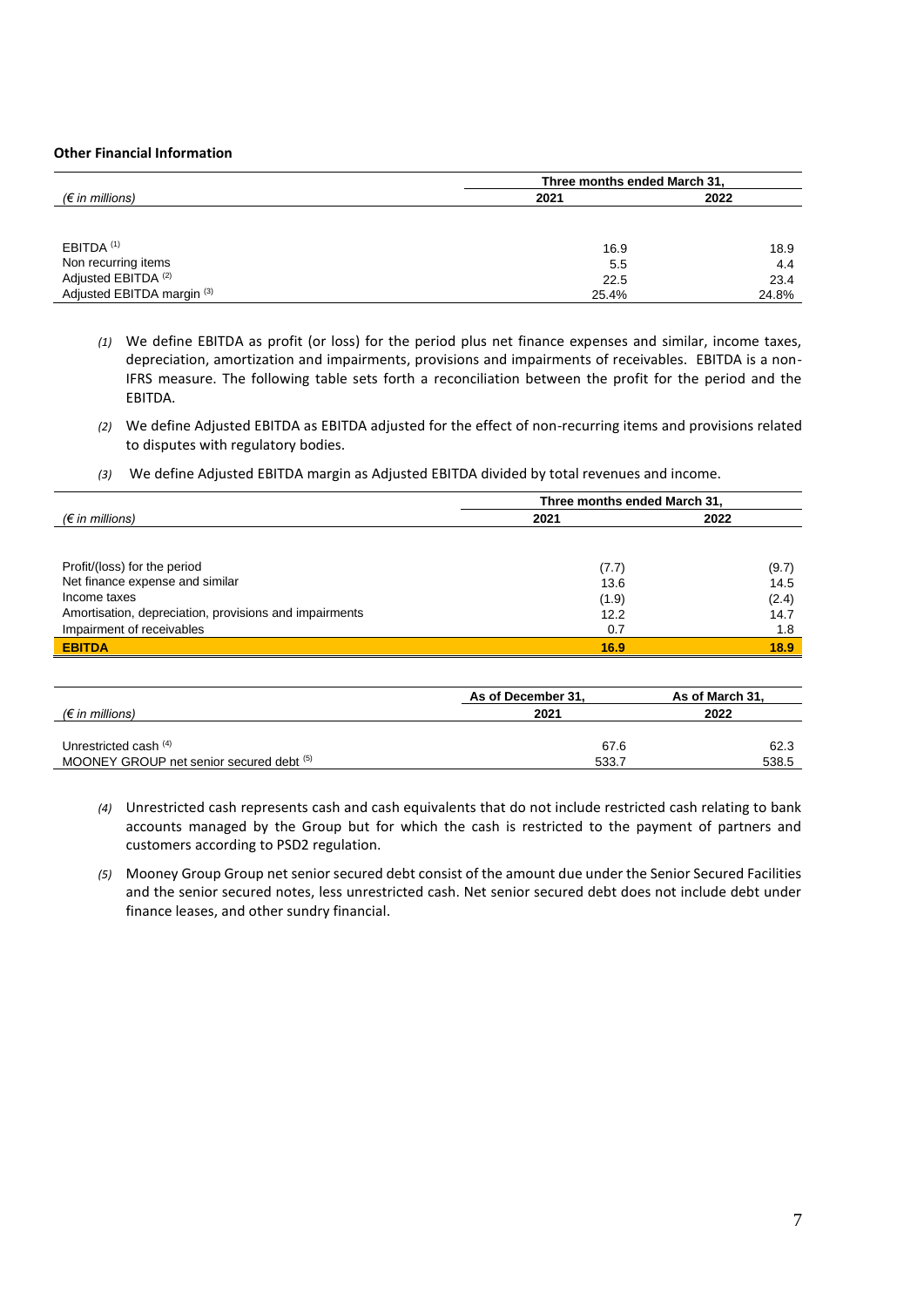#### **MOONEY GROUP S.P.A. CONDENSED CONSOLIDATED STATEMENT OF COMPREHENSIVE INCOME FOR THE THREE MONTHS ENDED MARCH 31, 2022 AND MARCH 31, 2021**

|                                                                            |              | For the Three months ended March 31, |             |
|----------------------------------------------------------------------------|--------------|--------------------------------------|-------------|
| <i>(in Euro thousands)</i>                                                 | <b>Notes</b> | 2022                                 | 2021        |
| Revenues                                                                   | 8            | 93,746                               | 87,950      |
| of which related parties                                                   |              | 7,892                                | 9,552       |
| Other revenues and income                                                  |              | 757                                  | 689         |
| of which related parties                                                   |              | 682                                  | $\Omega$    |
| <b>Total revenues and income</b>                                           |              | 94,503                               | 88,639      |
| Purchases of materials, consumables and merchandise                        |              | 678                                  | 824         |
| Costs for services                                                         |              | 66,242                               | 62,961      |
| of which related parties                                                   | 17           | 3,244                                | 4,091       |
| Lease and rent expenses                                                    |              | 168                                  | 132         |
| Personnel costs                                                            |              | 6,908                                | 6,609       |
| of which related parties                                                   | 17           | 834                                  | 521         |
| Other operating costs                                                      |              | 1,595                                | 1,878       |
| Amortisation, depreciation, provisions and impairment losses and reversals |              | 16.495                               | 12.207      |
| Net operating profit (EBIT)                                                |              | 2,417                                | 4,028       |
| Finance income and similar                                                 |              | 0                                    |             |
| Finance expenses and similar                                               | 9            | 14,528                               | 13,636      |
| of which related parties                                                   | 17           | 7,688                                | 7,027       |
| Profit (loss) before income taxes                                          |              | (12,111)                             | (9,607)     |
| Income taxes                                                               |              | (2, 423)                             | (1,950)     |
| <b>Profit (loss) for the period</b>                                        |              | (9,688)                              | (7,657)     |
| Attributable to non-controlling interest                                   |              | 64                                   | 34          |
| Attributable to owner of the parent                                        |              | (9, 752)                             | (7,691)     |
| Other comprehensive income:                                                |              | 0                                    | $\mathbf 0$ |
| Other comprehensive income that will not be subsequently reclassified to   |              |                                      |             |
| the income statement:                                                      |              |                                      |             |
| Remeasurement of defined benefit plans                                     |              | 0                                    | 0           |
| Tax effect                                                                 |              | 0                                    | 0           |
| <b>Total comprehensive profit (loss) for the period</b>                    |              | (9,688)                              | (7,657)     |
| Attributable to non-controlling interest                                   |              | 64                                   | 34          |
| Attributable to owner of the parent                                        |              | (9,752)                              | (7,691)     |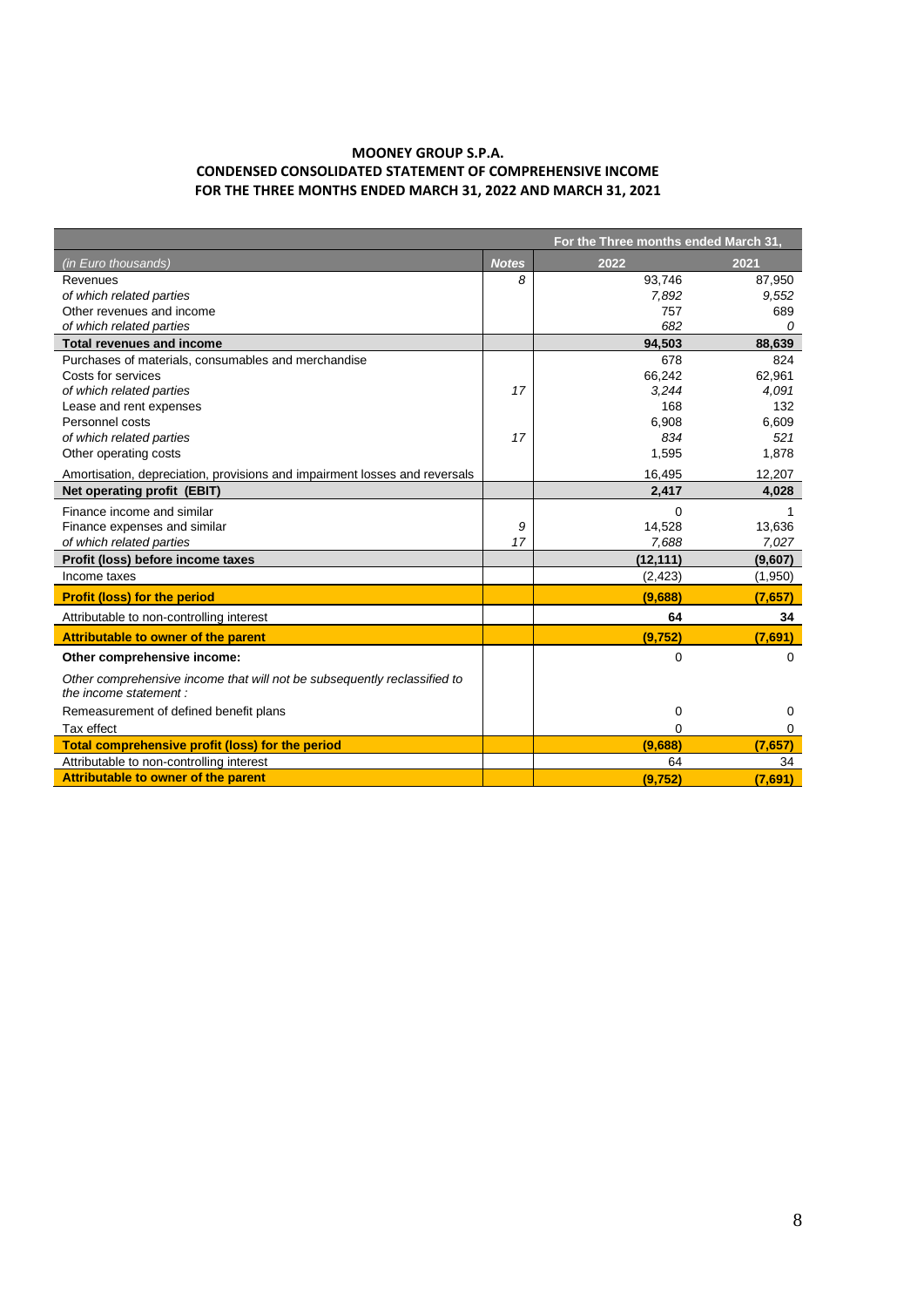| (in Euro thousands)                               | <b>Notes</b> | At March 31, 2022 | At December 31, 2021 |
|---------------------------------------------------|--------------|-------------------|----------------------|
| A) NON-CURRENT ASSETS                             |              |                   |                      |
| Property, Plant and Equipment                     | 10           | 56,132            | 58,082               |
| Goodwill                                          | 11           | 534,102           | 534,102              |
| Intangible assets                                 | 10           | 122,683           | 123,798              |
| Investments accounted for using the equity method |              | 0                 | 0                    |
| Deferred tax assets                               |              | 0                 | 0                    |
| Other non-current assets                          |              | 717               | 652                  |
| <b>Total non-current assets</b>                   |              | 713,634           | 716,635              |
| <b>B) CURRENT ASSETS</b>                          |              |                   |                      |
| Inventories                                       |              | 7,955             | 4,809                |
| Trade receivables                                 |              | 82,849            | 60,376               |
| of which related parties                          | 17           | 6,170             | 4,443                |
| <b>Current financial assets</b>                   |              | 0                 | 0                    |
| Taxes receivable                                  |              | 20                | 20                   |
| Restricted bank deposits                          | 12           | 123,514           | 98,062               |
| of which related parties                          |              | 100,394           | 66,125               |
| Cash and cash equivalents                         | 13           | 62,282            | 67,633               |
| of which related parties                          | 17           | 37,548            | 43,413               |
| Other current assets                              |              | 13,084            | 12,489               |
| of which related parties                          | 17           | 6,228             | 5,616                |
| <b>Total current assets</b>                       |              | 289,704           | 243,389              |
| <b>TOTAL ASSETS</b>                               |              | 1,003,338         | 960,024              |
| A) EQUITY                                         |              |                   |                      |
| Share capital                                     | 14           | 10,050            | 10,050               |
| Share premium reserve                             |              | 77,485            | 77,485               |
| Other reserves                                    |              | (373, 185)        | (333, 148)           |
| Profit (Loss) for the year                        |              | (9,752)           | (40, 013)            |
| Total equity attributable to owners of the Parent |              | (295, 402)        | (285, 626)           |
| Equity attributable to non-controlling interests  |              | 5,374             | 5,310                |
| <b>Total equity</b>                               |              | (290, 028)        | (280, 316)           |
| <b>B) NON-CURRENT LIABILITIES</b>                 |              |                   |                      |
| Long-term debt                                    | 15           | 878,969           | 871,678              |
| of which related parties                          |              | 349,364           | 343,207              |
| Provision for employee severance indemnities      |              | 7,753             | 7,579                |
| Deferred tax liabilities                          |              | 754               | 3,869                |
| Provisions for risks and charges                  | 16           | 435               | 452                  |
| Other non-current liabilities                     |              | 3,047             | 2,800                |
| <b>Total non-current liabilities</b>              |              | 890,958           | 886,379              |
| <b>C) CURRENT LIABILITIES</b>                     |              |                   |                      |
| Trade and other payables                          |              | 214,490           | 177,344              |
| of which related parties                          | 17           | 2,694             | 3,826                |
| Short-term debt                                   | 15           | 69,169            | 70,392               |
| Current portion of long-term debt                 | 15           | 6,101             | 6,137                |
| of which related parties                          |              | 482               | 514                  |
| Taxation payable                                  |              | 1,076             | 385                  |
| Other current liabilities                         |              | 111,572           | 99,703               |
| of which related parties                          | 17           | 3,570             | 2,598                |
| <b>Total current liabilities</b>                  |              | 402,408           | 353,961              |
| <b>TOTAL LIABILITIES AND EQUITY</b>               |              | 1,003,338         | 960,024              |

#### **MOONEY GROUP S.P.A. CONDENSED CONSOLIDATED STATEMENT OF FINANCIAL POSITION AT MARCH 31, 2022 AND DECEMBER 31, 2021**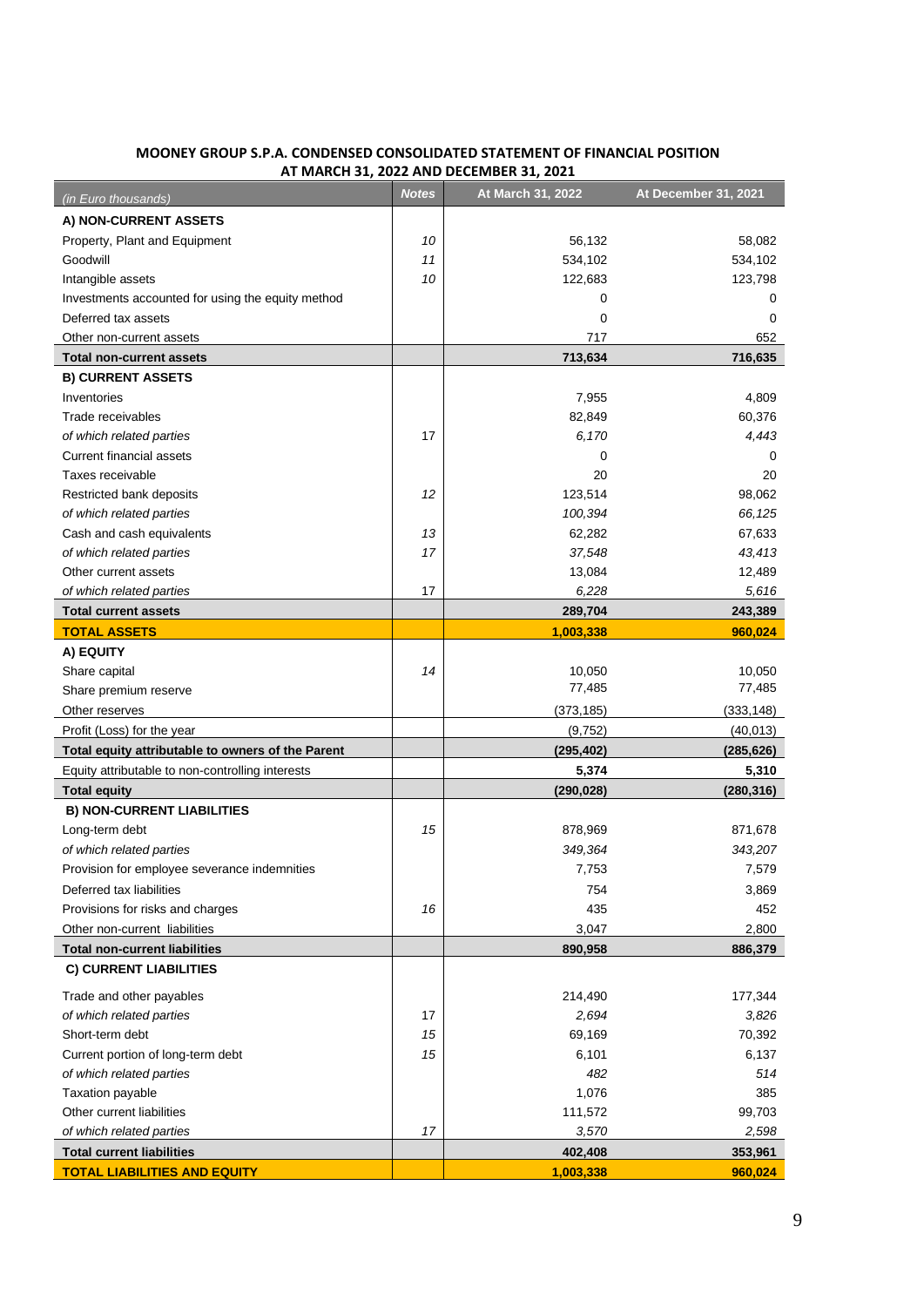#### **MOONEY GROUP S.P.A. CONDENSED CONSOLIDATED STATEMENT OF CASH FLOWS FOR THE THREE MONTHS ENDED MARCH 31, 2022 AND MARCH 31, 2021**

|                                                                                                       | For the three months ended March 31, |           |  |
|-------------------------------------------------------------------------------------------------------|--------------------------------------|-----------|--|
| (In Euro thousands)                                                                                   | 2022                                 | 2021      |  |
| Profit (loss) for the period before income taxes                                                      | (12, 111)                            | (9,607)   |  |
| Amortization and depreciation                                                                         | 14,664                               | 11,516    |  |
| Impairment of current receivables                                                                     | 1,832                                | 1,381     |  |
| Provisions for risks and charges, accruals and employee severance<br>indemnities                      | 279                                  | 180       |  |
| Finance (income) expenses                                                                             | 14,528                               | 13,635    |  |
| Net cash generated from operating activities before changes in<br>working capital, interest and taxes | 19,192                               | 17,105    |  |
| Changes in trade receivables                                                                          | (24, 306)                            | (7, 224)  |  |
| Changes in inventories                                                                                | (3, 146)                             | (457)     |  |
| Changes in trade payables                                                                             | 17.737                               | 6.854     |  |
| Change in other assets and liabilities                                                                | 5,336                                | 5,196     |  |
| Taxes (paid)/reimbursed                                                                               | $\Omega$                             | 0         |  |
| Net cash generated from operating activities                                                          | 14,813                               | 21,474    |  |
| Increase in property, plant and equipment                                                             | (3, 458)                             | (2,799)   |  |
| Increase in intangible assets                                                                         | (7, 819)                             | (10, 513) |  |
| (Increase) decrease in other non-current assets                                                       | (65)                                 | 0         |  |
| Net cash used in investing activities                                                                 | (11, 342)                            | (13, 312) |  |
| decrease in medium-/long-term debt                                                                    | (469)                                | (444)     |  |
| decrease in lease payables                                                                            | (1,012)                              | (1, 138)  |  |
| Increase (decrease) in short-term debt                                                                | (1,321)                              | 5,860     |  |
| Net interest paid                                                                                     | (6,020)                              | (5,820)   |  |
| Net cash used in financing activities                                                                 | (8, 822)                             | (1, 542)  |  |
| Net change in cash and cash equivalents                                                               | (5, 351)                             | 6,620     |  |
| Net cash at the beginning of the period                                                               | 67,633                               | 69,102    |  |
| Net cash at the end of the period                                                                     | 62,282                               | 75,722    |  |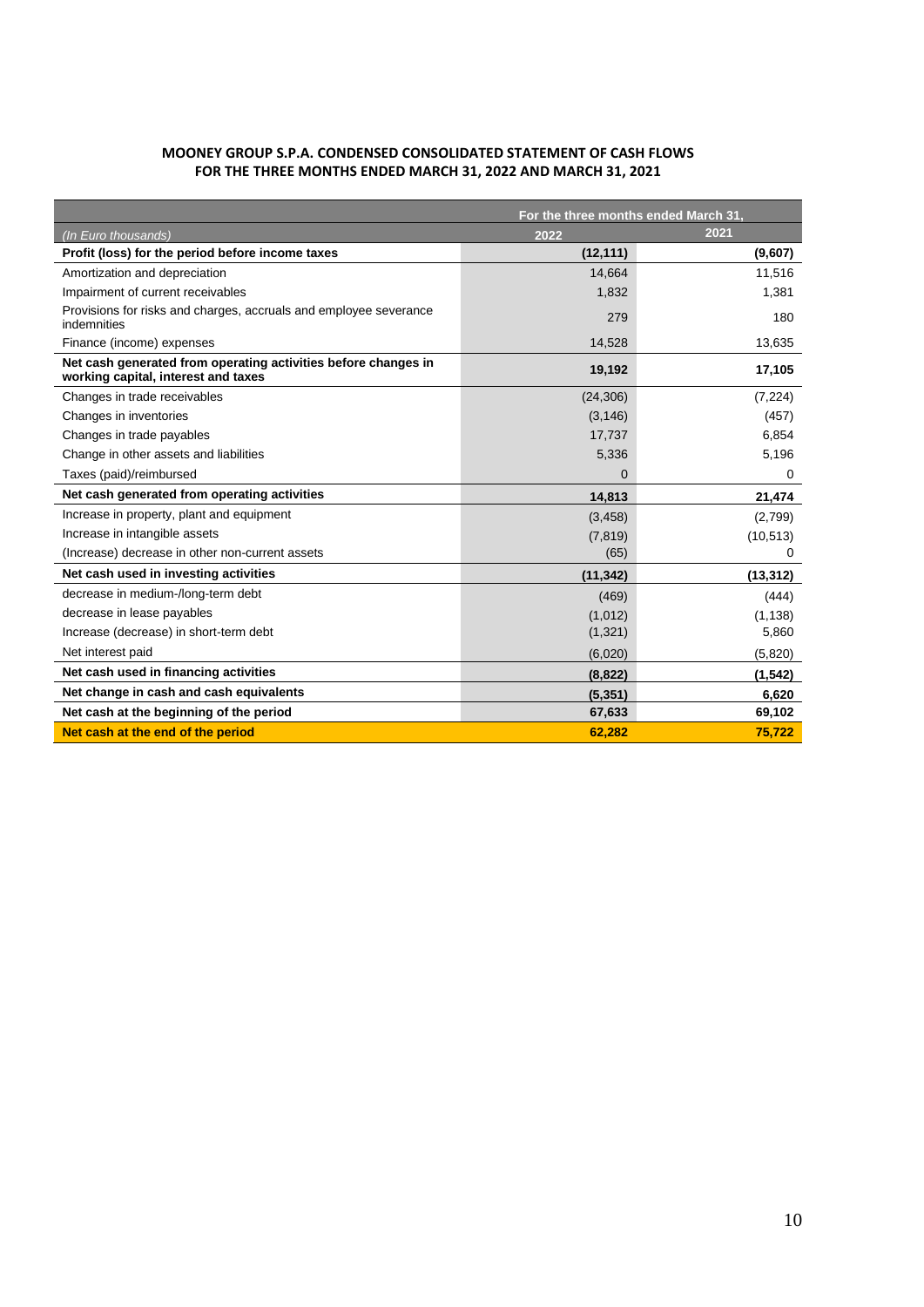#### **MOONEY GROUP S.P.A. CONDENSED CONSOLIDATED STATEMENT OF CHANGE IN EQUITY FOR THE THREE MONTHS ENDED MARCH 31, 2022 AND MARCH 31, 2021**

| <i>(in Euro thousands)</i>                       | <b>Share</b><br>capital | Legal<br>reserve | <b>Share</b><br>premium<br>reserve | <b>Other</b><br>reserves | <b>Profit</b><br>(Loss)<br>for the<br>year | <b>Total</b><br>equity<br>attributable<br>to Owners<br>of the<br>parent | Non-<br>controlling<br><b>interests</b> | <b>Total</b><br>equity |
|--------------------------------------------------|-------------------------|------------------|------------------------------------|--------------------------|--------------------------------------------|-------------------------------------------------------------------------|-----------------------------------------|------------------------|
|                                                  |                         |                  |                                    |                          |                                            |                                                                         |                                         |                        |
| Equity at December 31, 2020                      | 10.050                  | 0                | 77,485                             | (301, 681)               | (30, 500)                                  | (244, 646)                                                              | 5,286                                   | (239, 360)             |
|                                                  |                         |                  |                                    |                          |                                            |                                                                         |                                         |                        |
| Prior year result                                |                         |                  |                                    | (30, 500)                | 30,500                                     | 0                                                                       | 0                                       | $\Omega$               |
| Profit/(loss) for the period                     |                         |                  |                                    |                          | (7,691)                                    | (7,691)                                                                 | 34                                      | (7,657)                |
| Total comprehensive profit (loss) for the period | 0                       | 0                | 0                                  | (30, 500)                | 22,809                                     | (7,691)                                                                 | 34                                      | (7,657)                |
| Dividends paid                                   | 0                       | 0                | 0                                  | 0                        | 0                                          | 0                                                                       | 0                                       |                        |
| Other movements                                  | 0                       | 0                | 0                                  | 0                        | 0                                          | 0                                                                       | 0                                       | ŋ                      |
| <b>Transactions with shareholders</b>            | 0                       | 0                | 0                                  | 0                        | 0                                          | 0                                                                       | 0                                       |                        |
| Equity at March 31, 2021                         | 10,050                  | $\bf{0}$         | 77,485                             | (332, 181)               | (7,691)                                    | (252, 337)                                                              | 5,320                                   | (247, 017)             |
|                                                  |                         |                  |                                    |                          |                                            |                                                                         |                                         |                        |
| Equity at December 31, 2021                      | 10,050                  | 0                | 77,485                             | (333, 148)               | (40, 013)                                  | (285, 626)                                                              | 5,310                                   | (280, 316)             |
|                                                  |                         |                  |                                    |                          |                                            |                                                                         |                                         |                        |
| Prior year result                                |                         |                  |                                    | (40, 013)                | 40,013                                     | 0                                                                       | 0                                       | $\Omega$               |
| Profit/(loss) for the period                     |                         |                  |                                    |                          | (9,752)                                    | (9,752)                                                                 | 64                                      | (9,688)                |
| Total comprehensive profit (loss) for the period | 0                       | 0                | 0                                  | (40, 013)                | 30,261                                     | (9,752)                                                                 | 64                                      | (9,688)                |
| Dividends paid                                   | 0                       | 0                | 0                                  | 0                        | 0                                          | 0                                                                       | $\Omega$                                | $\bf{0}$               |
| Other movements                                  | 0                       | 0                | 0                                  | (24)                     | 0                                          | (24)                                                                    | 0                                       | (24)                   |
| <b>Transactions with shareholders</b>            | 0                       | 0                | 0                                  | (24)                     | 0                                          | (24)                                                                    | 0                                       | (24)                   |
| <b>Equity at March 31, 2022</b>                  | 10.050                  | $\bf{0}$         | 77.485                             | (373, 185)               | (9,752)                                    | (295, 402)                                                              | 5,374                                   | (290, 028)             |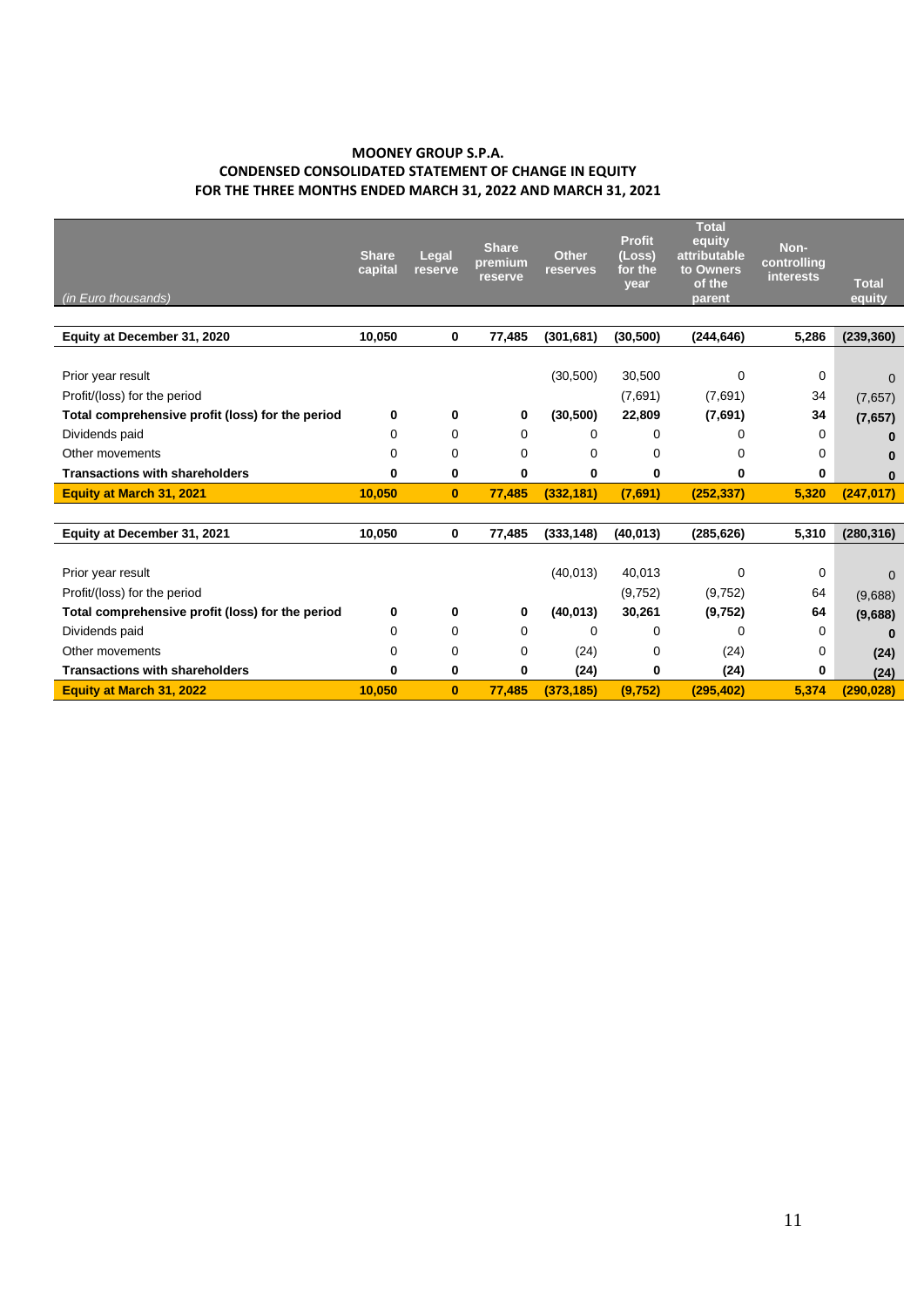#### **MOONEY GROUP S.P.A. NOTES TO THE CONDENSED CONSOLIDATED INTERIM FINANCIAL STATEMENTS AT AND FOR THE THREE MONTHS ENDED MARCH 31, 2022**

#### **1. General information**

Mooney Group S.p.A. (hereafter the "**Company**") is a company incorporated in Italy, with registered and administrative offices in Milan, in Via Privata Nino Bonnet 6/A, organized under the laws of the Republic of Italy.

The Company and its subsidiaries (together the "**Group"**) operate principally in the collection and payment services sector, by specific authorization of the Bank of Italy, and in the marketing of telephone and TV content top-ups, with the support of a distribution network of approx. ≈ 46,000 point of sales, but also leveraging a fast growing online channel.

The shareholders of the Company are currently Schumann Investments S.A., owing 70% of the capital stock of the Company and Banca 5 S.p.A. holding the residual 30%.

#### **2. Basis of preparation**

#### **Background**

During 2019, an important and strategic agreement was signed between Sisal Group and Banca 5 S.p.A., a bank of Intesa Sanpaolo Group, to create, through a partnership, a leading group in the payment services sector distributed on the digital channel and in proximity channels in Italy.

To this end, a complex corporate reorganization has been undertaken within the Sisal Group to separate the activities related to payment services, to be carried out with Banca 5 as a minority shareholder, from the activities related to the Gaming sector, wholly owned by the Sisal Group.

As a consequence of this reorganization, starting from December 2019, all the activities referred to payment services are therefore under the management of the Company which wholly controls Mooney Servizi S.p.A. and Mooney S.p.A. (the latter is an electronic money institution subject to Bank of Italy supervision). The company names based on the word Mooney, an evocative neologism in line with the new values, strategy and positioning of the Group, were adopted by the Parent Company (former SisalPay Group S.p.A.) and by its subsidiaries in April 2021, as the last step of the socalled "rebranding", which culminated in the month of November 2020 with the launch of the new commercial brand Mooney.

#### **Criteria applied for the Special Purpose Financial Statements preparation**

The notes to the Condensed Consolidated Interim Financial Statements have been prepared following IAS 34, 'Interim financial reporting' which governs interim financial reporting. IAS 34 permits a significantly lower amount of information to be included in interim financial statements from what is required for annual financial statements by International Financial Reporting Standards issued by the International Accounting Standards Board and approved by the European Union (hereafter "**IFRS**"), given that the entity has prepared its financial statements compliant with IFRS for the previous financial year. The Condensed Consolidated Interim Financial Statements should be read in conjunction with the annual consolidated financial statements of the Group for the year ended December 31, 2021 (the "**Annual Consolidated Financial Statements**").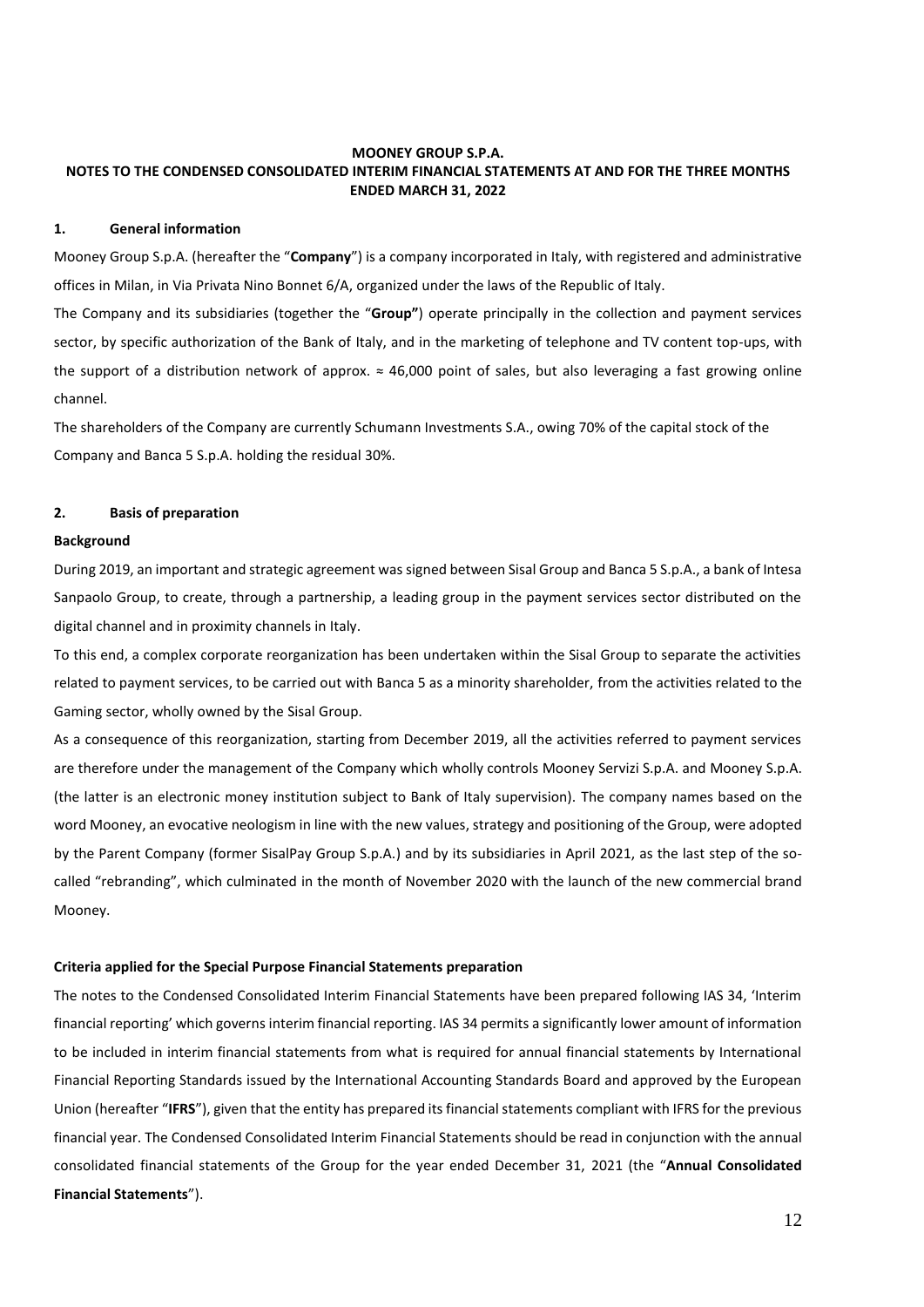The Condensed Consolidated Interim Financial Statements include the condensed consolidated statement of comprehensive income, the condensed consolidated statement of financial position, the condensed consolidated statement of cash flows, the condensed consolidated statement of changes in equity and the illustrative notes.

These Condensed Consolidated Interim Financial Statements has been approved by the Board of Directors of Mooney Group S.p.A. on May 26, 2022.

#### **3. Going concern**

Net loss for the three months ended March 31, 2022 amounted to Euro 9,688 thousand (Euro 7,657 thousand for the three months ended March 31, 2021; at March 31, 2022 the consolidated equity was negative for Euro 290,028 thousand (Euro 280,316 thousand at December 31, 2021) and net working capital at March 31, 2022 was negative for Euro 99,716 thousand (Euro 101,676 thousand at December 31, 2021).

The loss for the period is mainly related to charges related to the financial structure of the Group and to nonrecurring/extraordinary items for total Euro 18,977 thousand; on top it should be considered also the Covid 19 impact, which has been still affecting in the first three months 2022 the Group performance as consequence of ongoing restrictions decided by central ad local authorities.

With reference to the debt structure following the corporate reorganization, which resulted in the contribution to the Group of the service businesses of the Sisal Group and Banca 5 S.p.A., the table below illustrates the Group structure of capital resources and debt to first parties at March 31, 2022 and at December 31, 2021:

|            | %             |                   |                        |
|------------|---------------|-------------------|------------------------|
| 529,605    |               | 528.471           |                        |
| 75.270     |               | 76.529            |                        |
| 604,875    | 91.1%         | 605.000           | 90.6%                  |
| 349.364    |               | 343.207           |                        |
| 349.364    | 52.6%         | 343.207           | 51.4%                  |
| (290, 028) | -43.7%        | (280, 316)        | $-42.0%$               |
| 664.211    | <b>100.0%</b> | 667.891           | 100.0%                 |
|            |               | At March 31, 2022 | At December 31, 2021 % |

As at March 31, 2022 the Short-term debt includes the drawdown of the Super Senior Revolving Facility for Euro 70,000 thousand, decreased for Euro 500 thousand compared to the draw down at the end of December 2021.

It is noted that Loans from related parties include around Euro 122.2 million relating to loan from the majority shareholder Schumann Investments S.A. (which took over the loan in November from Sisal S.p.A. at the same time of the demerger of the company) and around Euro 227.2 million relating to a loan obtained from the minority shareholder Banca 5 S.p.A. as part of said operation, arising from the acquisition by the Company of the investments held by the two shareholders in Mooney S.p.A (former SisalPay S.p.A) and in Mooney Servizi S.p.A. (former SisalPay Servizi S.p.A.) following the contribution of business segments to the latters. These debt instruments accrue annual interest at a rate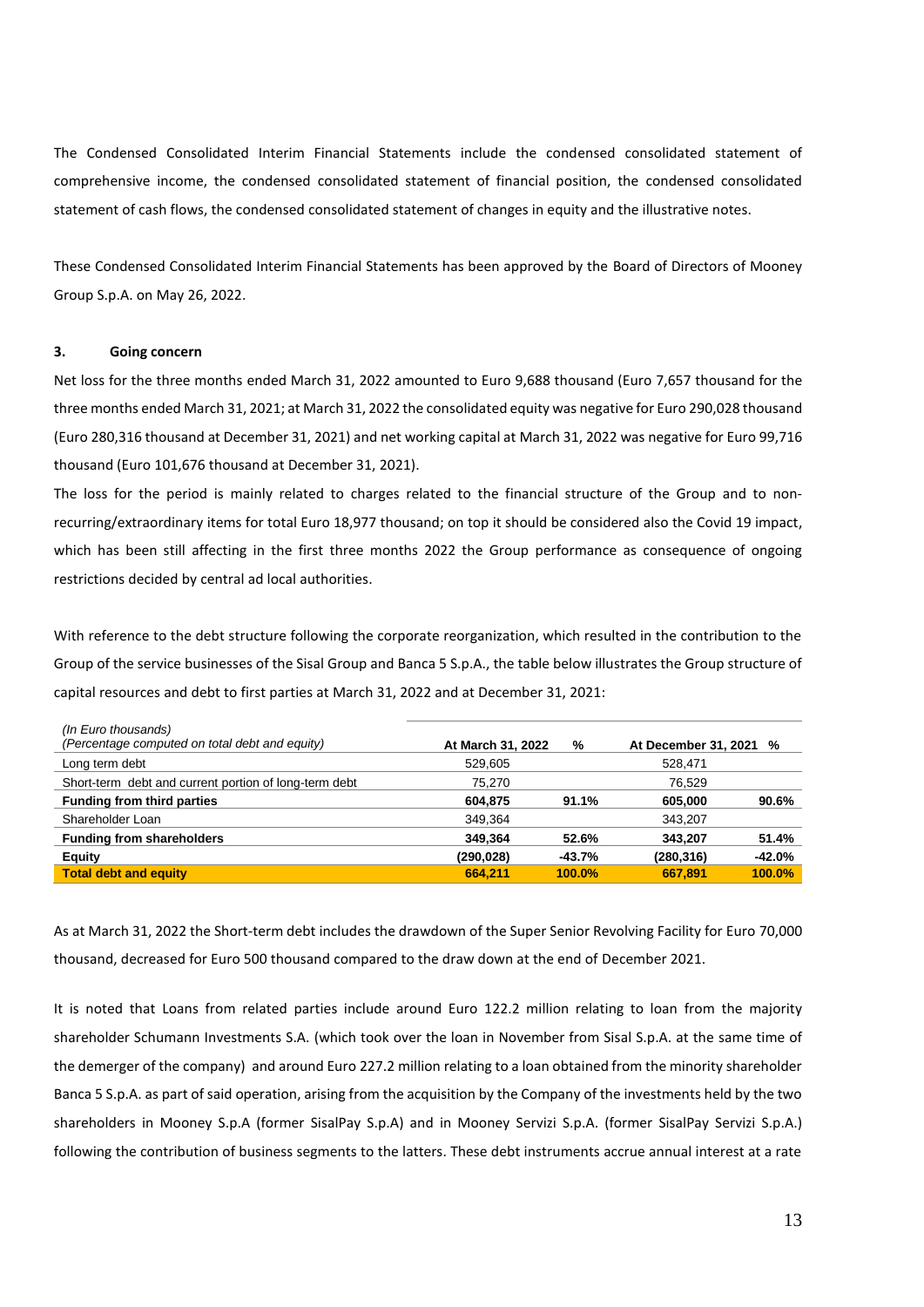of 9% and the capital value (including interest accrued) will be repaid no earlier than 6 months after the complete repayment of the Senior Secured Floating Rate Notes by the Company, included in the long term debt from first parties.

The macroeconomic scenario for the current year, reflected in the 2022 Budget approved by the Group last March, is less favourable than expected only a few months ago due to the combined effect of some global events, such as the persistence of the pandemic scenario also following the emergence of new variants, the unexpected geopolitical crisis following the Russian invasion of Ukraine, the worsening of tensions on the energy sources supply markets and the correlated inflationary shock that now characterizes all major world economies.

It is believed that these events will also have an impact on the reference markets of the Group which are still expected to grow but at a lower rate compared to original expectations and equal to approximately 3%. It is also expected that there may be difficulties at the level of the distribution network, with an increase in the numbers relating to closures and greater difficulties in contracting and launching of new points of sale.

Nevertheless, the attraction of the payment proximity market in which the Group mainly operates is expected to increase, thanks also to an increase in the offer of products and services, an increase in the level of specialization of the distribution network, and also as a consequence of competition among the various operators.

On the basis of these assessments and ongoing developments (over all the Group delivered a very strong performance compared to prior year both in terms of net revenues and EBITDA) and also with particular reference to the current and expected profitability of the Group, the Directors believe that there is the reasonable expectation that the Group will continue its operating activities in the foreseeable future and will be able to meet its financial commitments, and in any case for a period of time beyond twelve months, and has therefore prepared these Condensed Consolidated Interim Financial Statements on a going concern basis.

#### **4. Accounting policies**

The accounting policies adopted are consistent with those that applied to the Annual Consolidated Financial Statements. The following accounting standard applicable since January 2022 and adopted for the first time.

#### **Accounting Standards, Amendments and Interpretations applicable and adopted for the first time**

Since January 2022, the following accounting standards, amendments and interpretations have been endorsed by the European Union and adopted by the Group:

- Amendments to IFRS 3 Business Combination
- Amendments to IAS 16 Property, plant and equipment
- Amendments to IAS 37 Provisions, contingent liabilities and contingent assets

No relevant impacts have been identified so far from the application of these standards and amendments.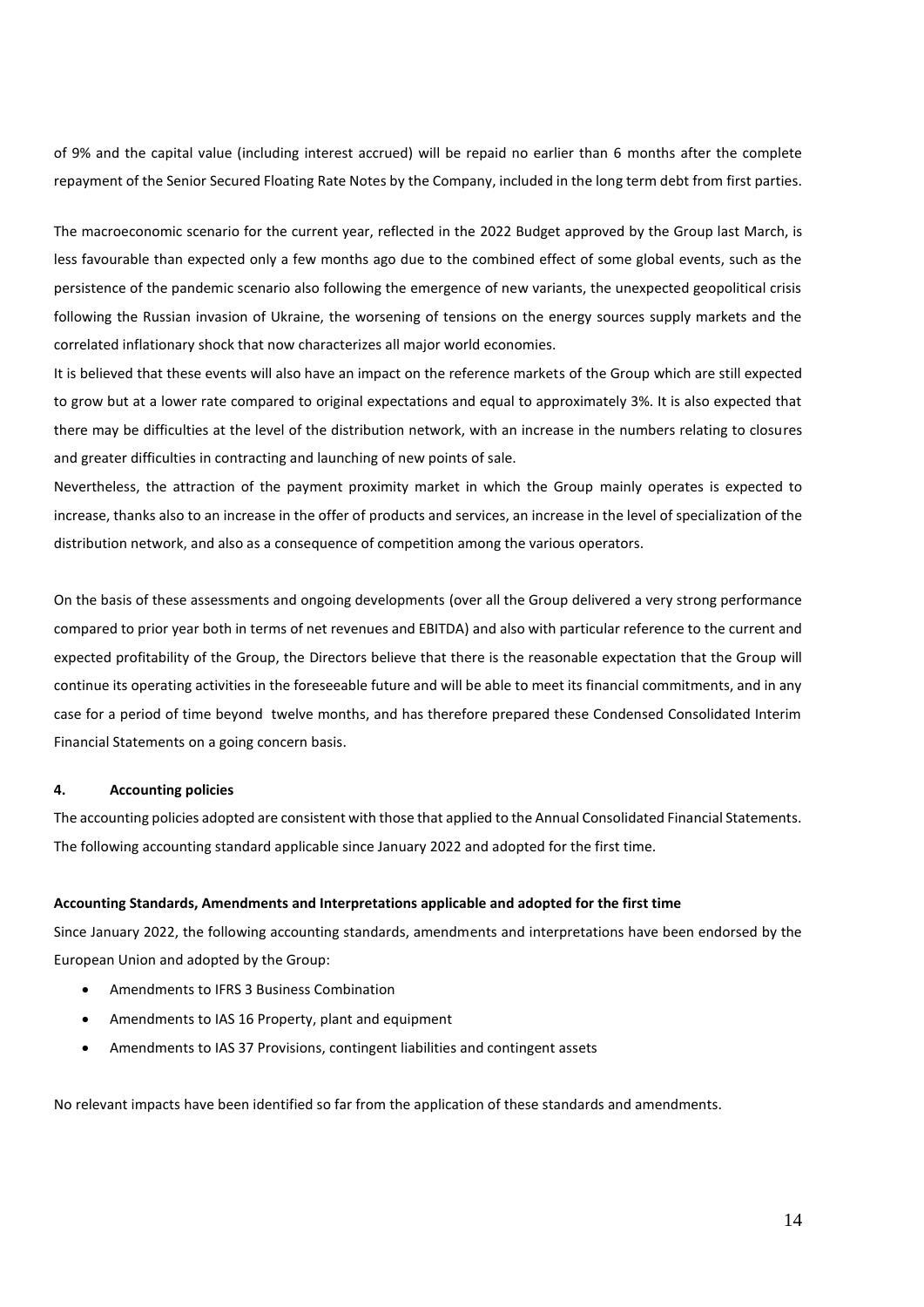#### **Accounting standards, amendments and interpretations issued by the IASB but not yet endorsed by the European Union or not yet effective**

At the date and preparation of these interim financial statements, the following standards and interpretations issued by the IAS were not yet endorsed by the European Union or endorsed but not yet effective.

- IFRS 17 Insurance Contracts;
- Amendments to IAS 1 Presentation of Financial Statements: Classification of Liabilities as Current or Noncurrent;
- Amendments to IAS 1 Presentation of Financial Statements and IFRS Practice Statement 2: Disclosure of Accounting policies;
- Amendments to IAS 8 Accounting policies, Changes in Accounting Estimates and Errors: Definition of Accounting Estimates;
- Amendments to IAS 12 Income Taxes: Deferred Tax related to Assets and Liabilities arising from a Single Transaction

Any impacts from the application of the standard is currently being assessed.

#### **5. Estimates**

The preparation of Condensed Consolidated Interim Financial Statements requires management to make judgements, estimates and assumptions that affect the application of accounting policies and the reported amounts of assets and liabilities, income and expense. Actual results may differ from these estimates. In preparing these Condensed Consolidated Interim Financial Statements, the significant judgements made in applying the Group's accounting policies and the key sources of estimation uncertainty were the same as those that applied to the Annual Consolidated Financial Statements.

#### **6. Financial risk management**

The Group's activities expose it to a variety of financial risks: market risk (including foreign exchange rate, interest rate and bookmaker risk), liquidity risk and credit risk and capital risk.

The Condensed Consolidated Interim Financial Statements do not include all financial risk management information and disclosures required for financial statements prepared according to IFRS. They should be read in conjunction with the Annual Consolidated Financial Statements, which include the full financial risk management disclosure There were no changes in the risk management department since year end or in any risk management policies.

#### **Liquidity risk**

At March 31, 2022, the Group has a revolving line of credit under the Super Senior Revolving Facility and related ancillary facility Agreements for a total of Euro 92.5 million, expiring in March 2026. At March 31, 2022, these facilities were partially drawn down for Euro 70.0 million as cash utilization and Euro 2.5 million as guarantee letter of credit.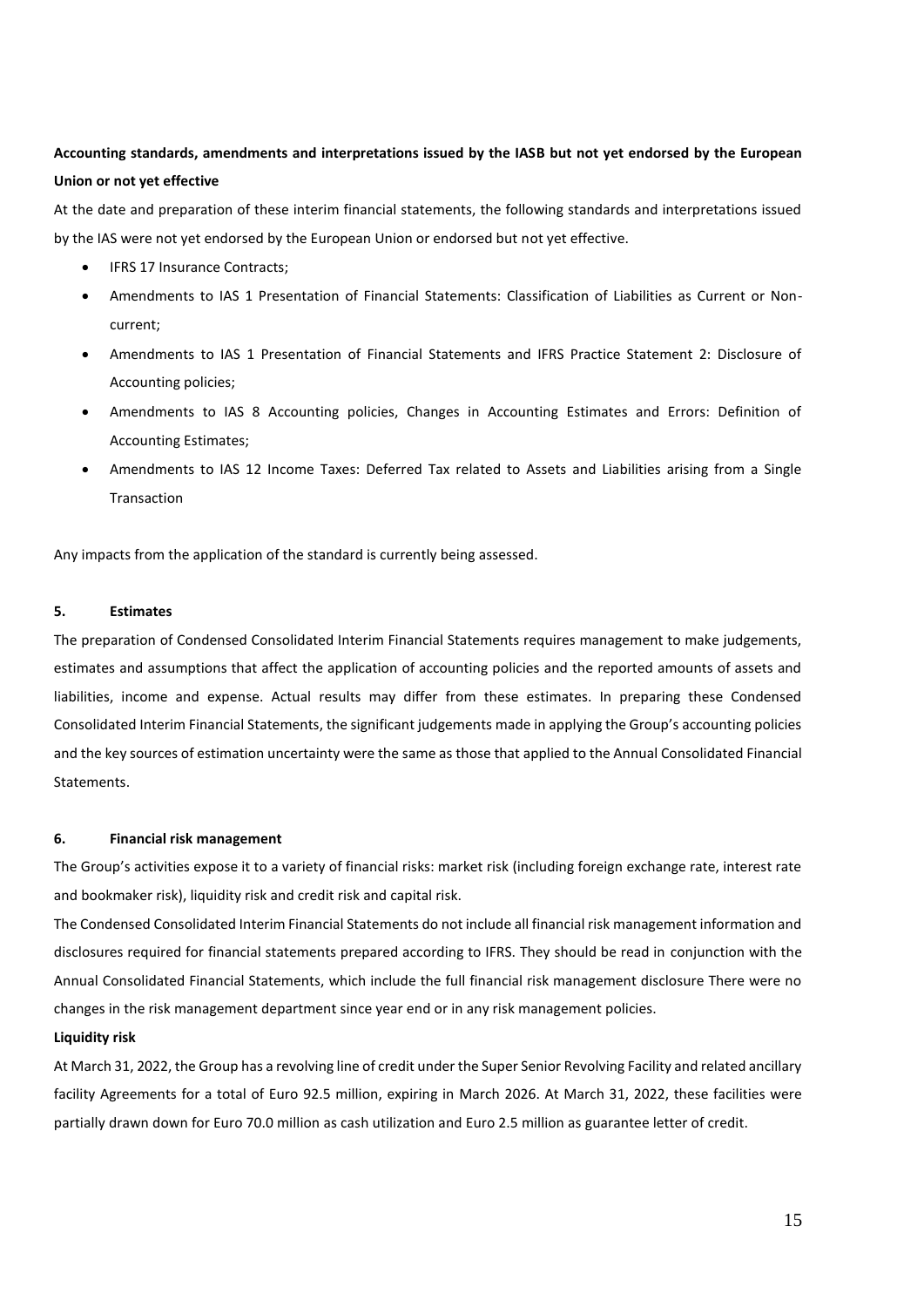#### **Fair value estimation**

Financial instruments carried at fair value are reported by valuation method. The different valuation levels are defined as follows:

- Quoted prices (unadjusted) in active markets for identical assets or liabilities (Level 1).
- Inputs other than quoted prices included within level 1 that are observable for the asset or liability, either directly (that is, as prices) or indirectly (that is, derived from prices) (Level 2).
- Inputs for the asset or liability that are not based on observable market data (that is, unobservable inputs) (Level 3).

Both at March 31, 2022 and December 31, 2021 the Group reported no outstanding assets and liabilities measured at fair value.

#### **7. Seasonality of operations**

The operations of the Group are not affected by specific/material seasonality trends.

#### **8. Revenues**

The following table sets forth an analysis of Revenues:

|                              | For the three months ended March 31, |        |  |
|------------------------------|--------------------------------------|--------|--|
| (in Euro thousands)          | 2022                                 | 2021   |  |
| Payments and other services  | 78.854                               | 73.176 |  |
| Merchant services and others | 15.649                               | 15,463 |  |
| <b>Total</b>                 | 94.503                               | 88.639 |  |

The Payments and other services revenues are analyzed as follows:

|                               | For the three months ended March 31, |        |
|-------------------------------|--------------------------------------|--------|
| (in Euro thousands)           | 2022                                 | 2021   |
| <b>Bill Payments revenues</b> | 54,254                               | 50,944 |
| Prepaid cards revenues        | 7,644                                | 5,960  |
| Telco revenues                | 6,123                                | 6,598  |
| Banking products              | 6,062                                | 4,894  |
| Mobility revenues             | 2,628                                | 2,701  |
| Other products revenues       | 2,143                                | 2,079  |
| <b>Total</b>                  | 78.854                               | 73.176 |

#### **9. Finance expense and similar**

The following table sets forth an analysis of Finance expense and similar:

|                                                       |        | For the three months ended March 31, |  |  |
|-------------------------------------------------------|--------|--------------------------------------|--|--|
| (in thousands of Euros)                               | 2022   | 2021                                 |  |  |
| Interest and other finance expenses - related parties | 7.688  | 7.027                                |  |  |
| Interest and other finance expenses - third parties   | 6.840  | 6,609                                |  |  |
| Total                                                 | 14.528 | 13.636                               |  |  |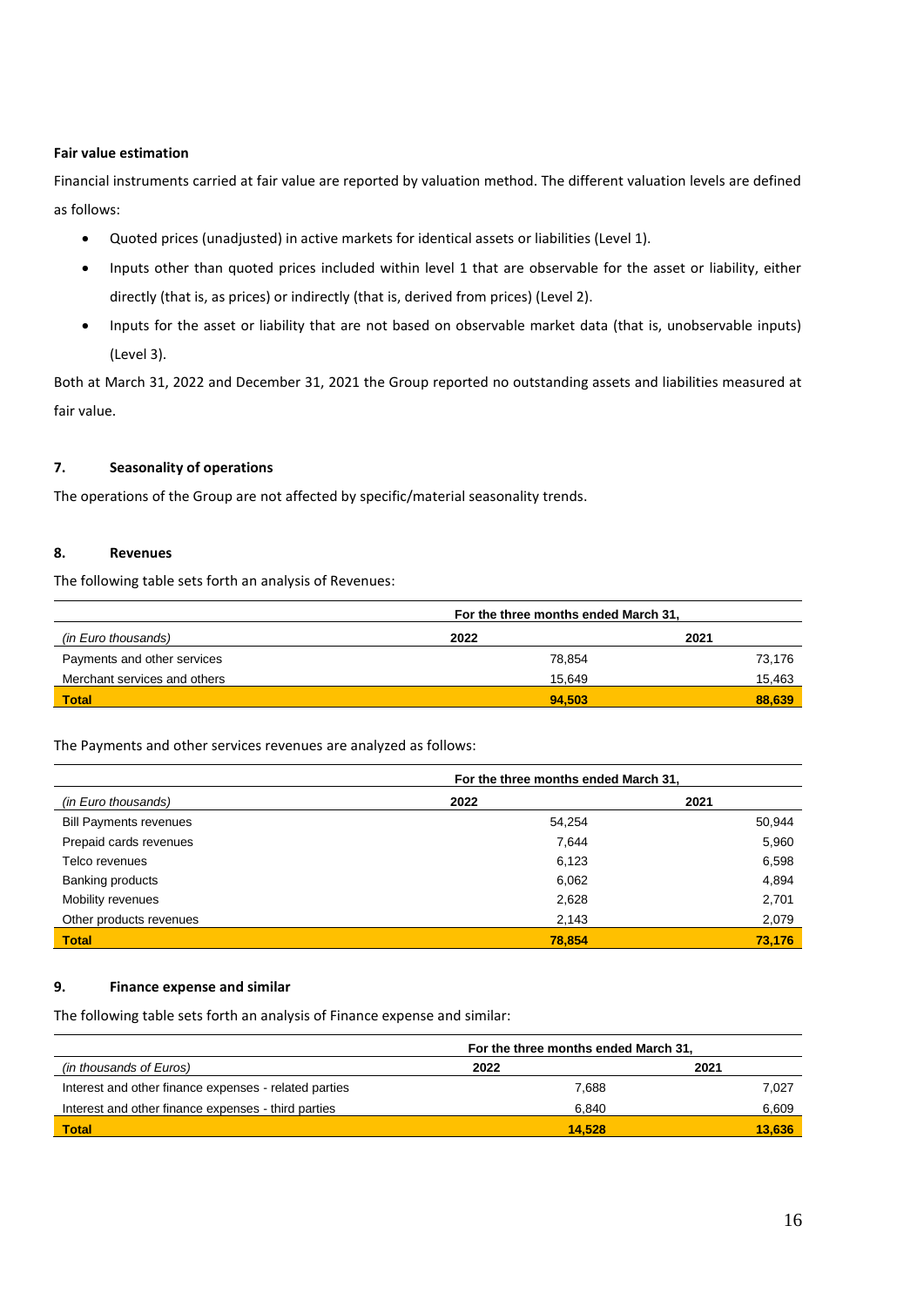#### **10. Property, plant and equipment and other intangibles assets**

The composition and movements of property, plant and equipment are as follows:

| (in Euro thousands)                           | <b>PPE</b> | Other intangible assets |
|-----------------------------------------------|------------|-------------------------|
| three months March 31, 2022                   |            |                         |
| Opening net book amount as at January 1, 2022 | 58.082     | 123,798                 |
| Acquisitions of subsidiaries/businesses       |            |                         |
| Increases                                     | 3.779      | 7.820                   |
| Depreciation, amortisation and impairment     | (5,729)    | (8,935)                 |
| Closing net book amount as at March 31, 2022  | 56.132     | 122.683                 |

#### **11. Goodwill**

| (in thousands of Euros)        | At March 31, 2022 | At December 31, 2021 |
|--------------------------------|-------------------|----------------------|
| At the beginning of the period | 534.102           | 534.102              |
| At the end of the period       | 534.102           | 534.102              |

#### **12. Restricted bank deposits**

Restricted bank deposits mainly include the balances of restricted cash deposits deriving from funds received from customers in compliance with the directive known as PSD2, as part of the services rendered by Mooney S.p.A. as an EMI. The increase in the balance compared to December 31, 2021 is driven by restricted cash related to business partners payment services, mainly in relation to the different cut-off dates between the two periods.

#### **13. Cash and cash equivalents**

Cash and cash equivalents at March 31, 2022 and December 31, 2021 are as follows

| (in Euro thousands)               | At March 31, 2022 | At December 31, 2021 |
|-----------------------------------|-------------------|----------------------|
| Bank and postal accounts          | 62.278            | 67.628               |
| Cash and cash equivalents in hand |                   |                      |
| <b>Total</b>                      | 62.282            | 67.633               |

#### **14. Share capital**

At March 31, 2022 share capital amounts to Euros 10,050,000, it is fully paid in and consists of 50,000,000 ordinary shares. This share capital is referred to the parent company, Mooney Group S.p.A., and it is unchanged compared to December 31, 2021.

#### **15. Borrowings and loans**

The table sets forth an analysis of Borrowings and loans:

| (in Euro thousands)                          | At March 31, 2022 | At December 31, 2021 |
|----------------------------------------------|-------------------|----------------------|
| Senior Revolving and ancillary facilities    | 68,320            | 68,722               |
| <b>Senior Secured Notes</b>                  | 515,304           | 514,585              |
| Loans from shareholders                      | 349,364           | 341,676              |
| Loans from other banks                       | 2,783             | 4,072                |
| Payable to other lenders - leasing contracts | 18,469            | 19,152               |
| Other loans from third parties               | 21,252            | 23,224               |
| <b>Total</b>                                 | 954.239           | 948,207              |
| of which current                             | 75,270            | 76,529               |
| of which non-current                         | 878,969           | 871,678              |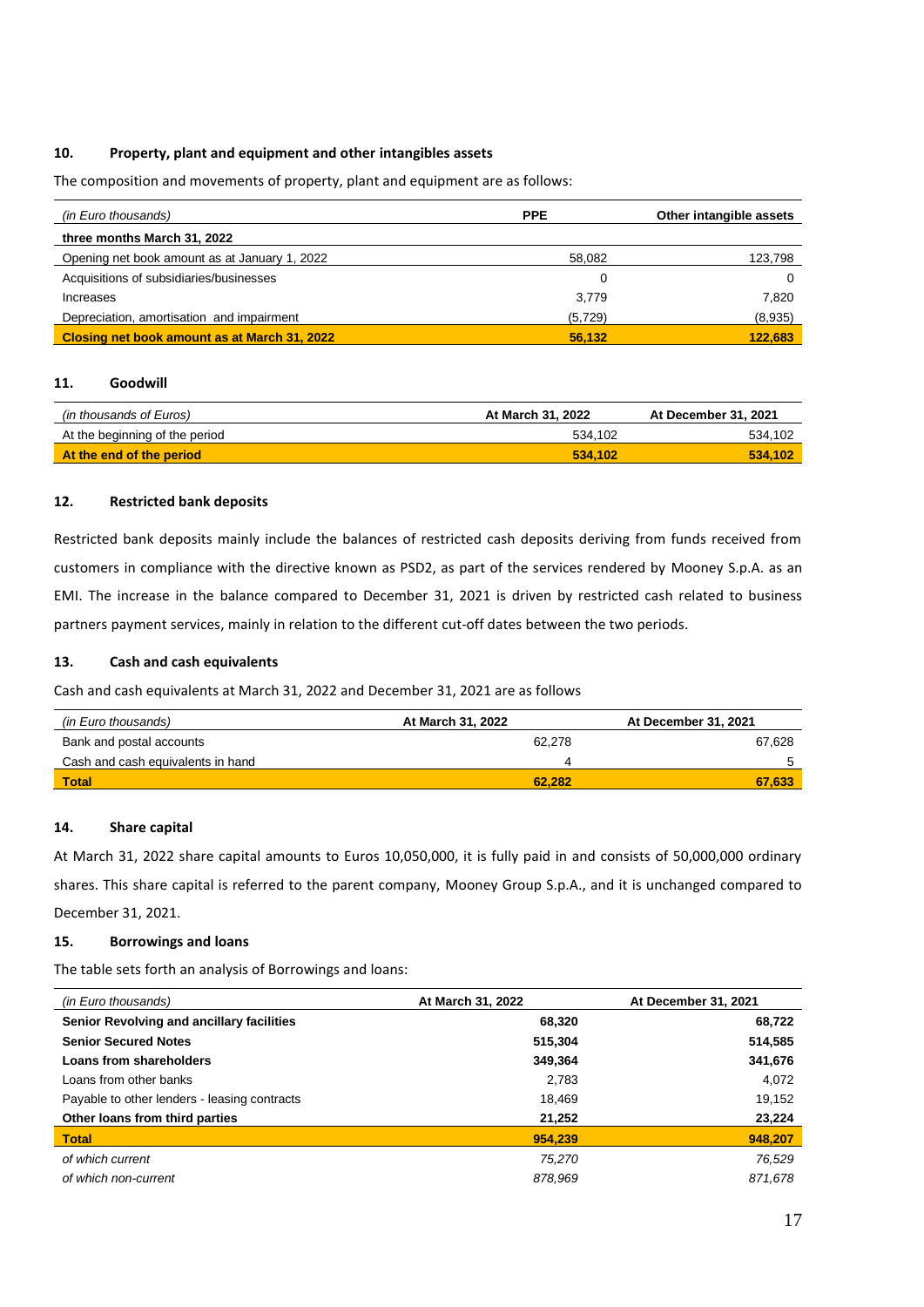Movements in borrowings are analyzed as follows:

|                                           | Three months ended March 31, |         |
|-------------------------------------------|------------------------------|---------|
| (in Euro thousands)                       | 2022                         | 2021    |
| Opening amount as at January 1            | 948,207                      | 902,268 |
| New borrowings                            | 0                            | 6,000   |
| Change in IFRS 16 net financial liability | (683)                        | 501     |
| Net accrued interest and amortized        | 8,504                        | 7,838   |
| Repayments of borrowings                  | 1,789                        | 584     |
| <b>Closing amount as at March 31</b>      | 954.239                      | 916.023 |

At March 31, 2022, the market price of the senior secured notes was a total of Euro 531.4 million compared to a face total value of Euro 530 million, slightly decreasing compared to market price at the end of December 2021.

#### **16. Provisions for risks and charges**

There were no significant movements in the provisions for risks and charges in the first three months 2022.

#### **17. Related party transactions**

Amongst related parties, we note the existing relationships with Banca 5 S.p.A., a company that exercises significant influence on the Group and with its parent company Intesa Sanpaolo S.p.A..

With regard to financial transactions, we already commented the debt related to the deferred purchase price agreements signed at the end of 2019; in addition, at March 31, 2022 it is noted the trade receivable for about Euro 6.2 million, related to the turnover collection managed mainly by Banca 5 S.p.A. and residually by Sisal S.p.A., based on specific temporary services agreements.

In addition it is noted that some restricted and available cash is deposited with both Banca 5 S.p.A. and Intesa Sanpaolo S.p.A. for total Euro 137.9 million.

Related party revenues, amounting to Euro 7.9 million for the three months ended March 31, 2022, are related to income originating from transaction referred to non-contributed products whose ownership is currently retained by Banca 5 S.p.A..

Related party costs for services, amounting in total to Euro 3,244 thousand in the three months ended March 31, 2022, are related for Euro 299 thousand to compensation for executives who are also Company directors and for Euro 2.945 thousands mainly to operational, technological and administrative services by both the shareholders groups; salaries and employees severance indemnities of key management charged with strategic responsibilities, amounting to Euro 697 thousand in the three months ended March 31, 2022, are reported under Personnel costs.

#### **18. Significant non-recurring events and transactions**

During the three months ended March 31, 2022, the Group recognized about €4.4 million net non-recurring expenses/extraordinary items, mainly related to integration costs and also to start-up costs in connection with launch of new business lines.